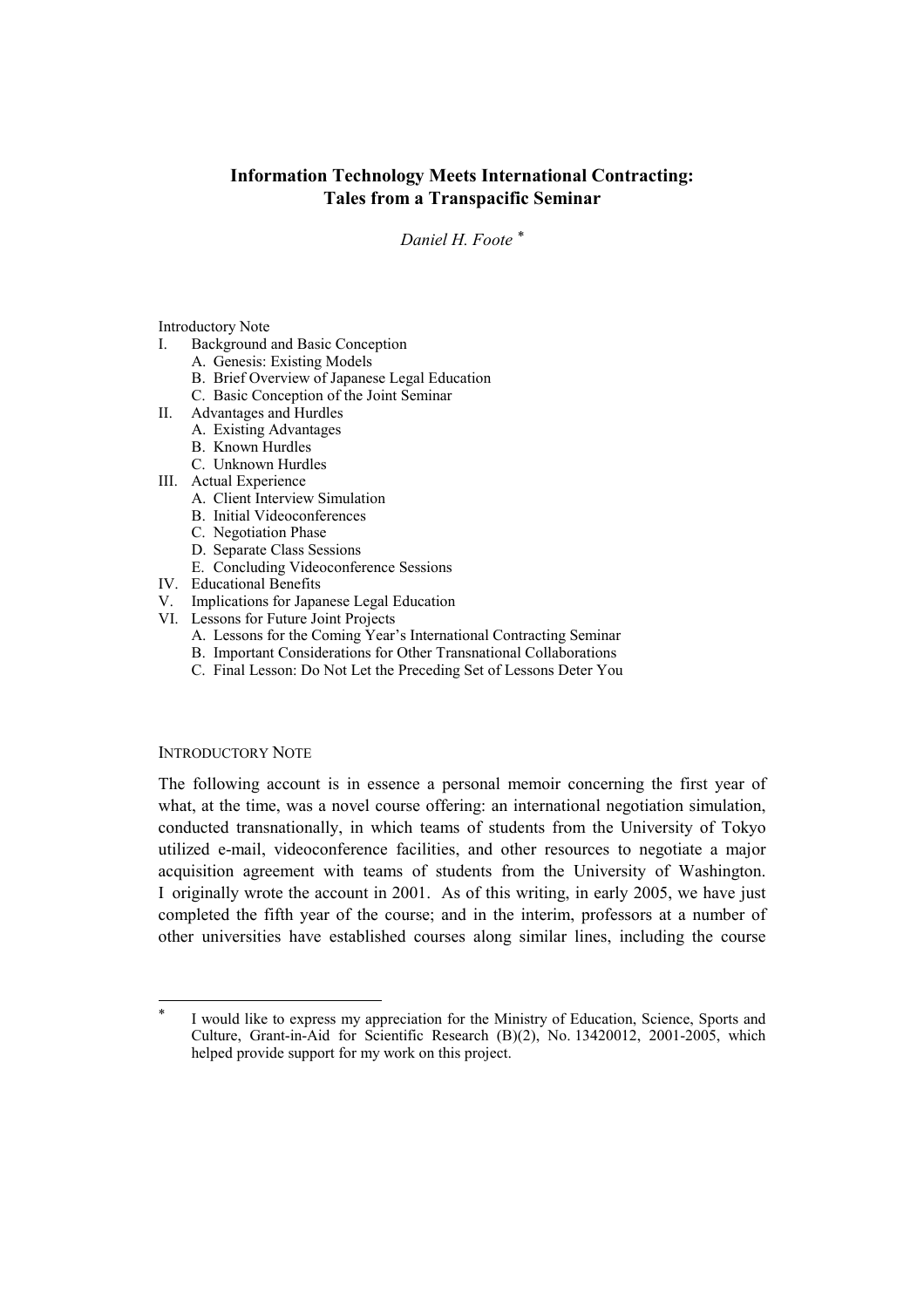offering discussed by Kent Anderson in his article in this volume. [1](#page-1-0) Rather than attempt to rewrite the following article in its entirety to reflect all of the developments in the intervening four years, I have elected to retain it in its original form, as a contemporary account of the first year of what has proven to be a successful experiment. Where intervening developments warranted inclusion, I have added updates in brackets.

In August 2000, I left a professorship at the University of Washington (UW) School of Law to assume the chair in Law and Society at the University of Tokyo (Tôkyô Daigaku, hereinafter shortened to Todai) Faculty of Law. Traditionally, when a law faculty<sup>[2](#page-1-1)</sup> in Japan hires a professor laterally from another university, the dean at the new school pays a personal visit to the dean of the prior school, to apologize and to request formal permission to consummate the hire. In my case, that ritual took the form of an exchange of letters between the two deans. In their exchange, Dean Sasaki Takeshi<sup>3</sup> of the Todai Faculty of Law and Dean Roland Hjorth of the UW School of Law both pledged to use my move as an opportunity to expand the already substantial ties between the two schools.

As one step in that direction, for my first seminar at Todai I decided to undertake a project that represented a new venture for both schools: a truly transpacific international contracting seminar, offered jointly<sup>4</sup> by the two schools. The centerpiece of the seminar was to be a simulation, in which teams of students from UW and teams of students from Todai would utilize e-mail and interactive video to negotiate and draft a corporate acquisition agreement.

I encountered sufficient hurdles and setbacks along the way that, with less than a month to go before the start of the semester, I was ready to throw in the towel. I'm thankful I did not do so, for the seminar turned out to be the most exciting and rewarding teaching experience I've ever had. I offer the following account in the hope others might learn from my experiences with a transpacific seminar.

l

<span id="page-1-0"></span><sup>1</sup> ZJapanR/J.Japan.L. No. 19 (2005) 101 ff. in this issue.

<span id="page-1-1"></span><sup>2</sup> A law faculty is essentially the equivalent, in US terms, of an undergraduate law department. For a discussion of law faculties and Japanese legal education in general, see Section I.B. *infra*.

<span id="page-1-2"></span><sup>3</sup> In this article, Japanese names are given in the normal Japanese order, with the family name first.

<span id="page-1-3"></span><sup>4</sup> The offering was "joint" in terms of organization and coordination, but as a formal matter consisted of separate parallel offerings at the two schools (a "seminar" in the case of Todai, a "course" at UW).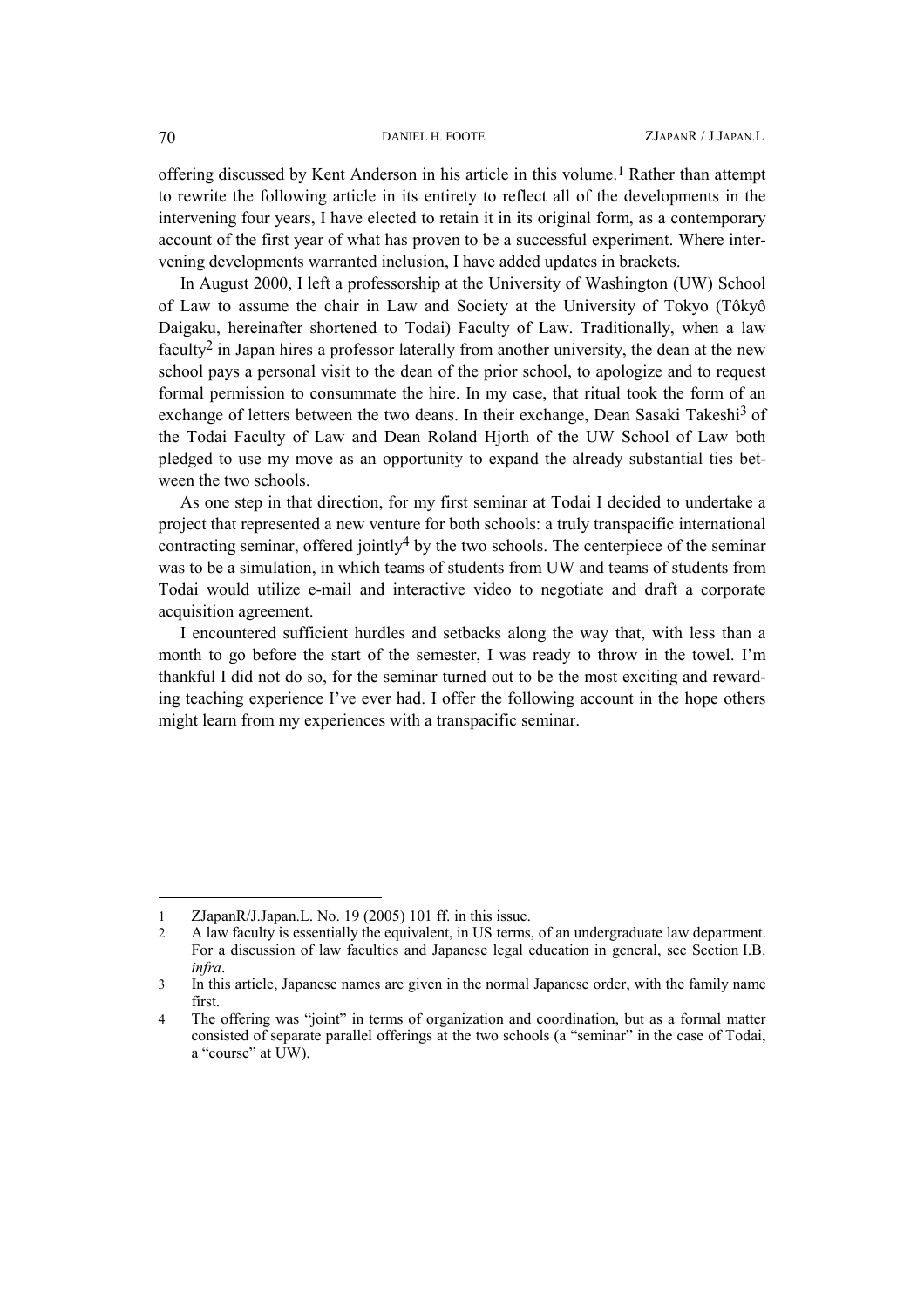l

### I. BACKGROUND AND BASIC CONCEPTION

## *A. Genesis: Existing Models*

The joint – or, more precisely, linked – seminar grew out of two separate models at UW. With regard to substance, the applicable model was a long-time offering at the School of Law entitled International Contracting: Negotiations and Drafting. On the technical side, the model was a recently established joint project between the UW College of Engineering and the Faculty of Engineering at Tohoku University in Japan.

Professor John O. Haley started the existing International Contracting course in the early 1980s. By that time, the UW Asian Law Program (which began in 1962) every year attracted approximately twenty LL.M. candidates, many of whom had years of experience working for law firms or company legal departments in Japan and elsewhere in Asia. On an experimental basis, Haley had a team of LL.M. students from his course on US/Japan Contract and Sales Law negotiate a contract with a team of 1Ls from the basic Contracts class. The experiment was so successful Haley expanded it to a regular course offering, in which the LL.M. students joined in teams with J.D. students, representing "clients" drawn from a linked course at the UW School of Business. The course included examination of comparative and theoretical materials regarding attitudes toward contract, negotiation strategies, and other academic topics. The core of the course lay in a simulation, in which the teams negotiated and drafted agreements dealing with major international transactions. (Over the years, the subjects of the simulations included mergers and acquisitions, joint ventures, licensing, supply, distribution, and technology transfer agreements.) The course frequently was team-taught, in some years jointly by professors at the School of Law and the School of Business, in other years by a faculty member and a practicing attorney.

The UW College of Engineering's project with Tohoku University has a much shorter history. It commenced in 1999, as the brainchild of Professor Gretchen Kalonji, who had spent a year as visiting professor at Tohoku (and who also chairs UW's International Faculty Council). The engineering program links teams of freshmen at UW with teams of upper level students at Tohoku. The teams collaborate on a wide range of engineering projects (on topics such as micromachining, tsunami, smart materials, etc.) and produce joint reports on their research. In doing so, they utilize e-mail, interactive video (namely, CU-SeeMe, an Internet-based interactive video system described in more detail later), and other media.<sup>[5](#page-2-0)</sup>

<span id="page-2-0"></span><sup>5</sup> A fuller description of this program can be found at the following Web site: *[<http://depts.](http://depts.washington.edu/uwww/fig/ENGR100/)  [washington.edu/uwww/fig/ENGR100/](http://depts.washington.edu/uwww/fig/ENGR100/)>*. [*Update as of 2005:* The Web site listed, last visited on January 26, 2005, provides information regarding the offering of the course in the 2004-2005 academic year. That project has now expanded to a collaboration among four universities: UW, Tohoku University, Sichuan University, and Tsinghua University.]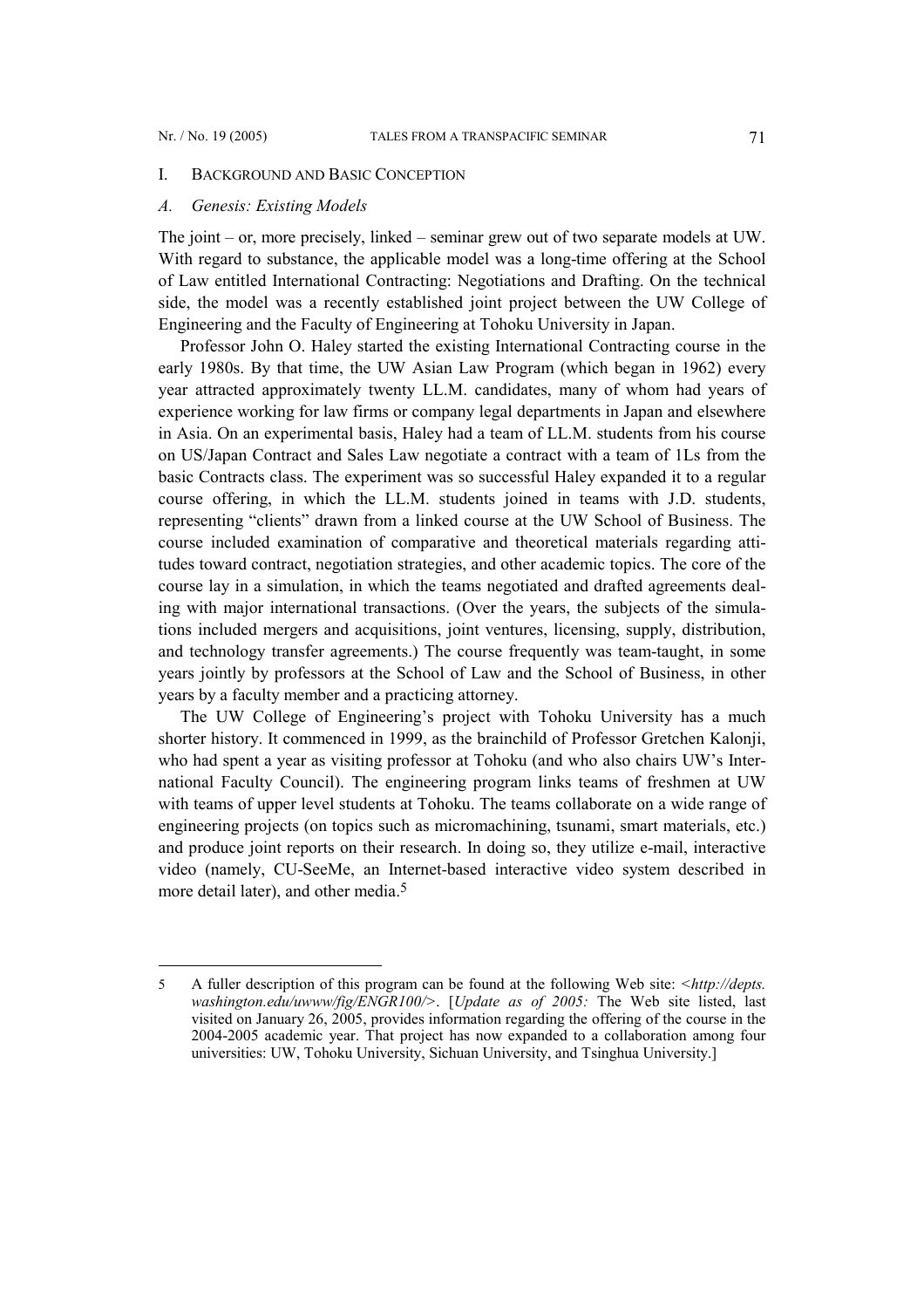I thus had two models to work with: one for content, another for the technical aspects. I envisioned some variations to both, but for the most part planned to base the new seminar on those models, using a corporate acquisition as the topic the first year.

#### *B. Brief Overview of Japanese Legal Education*

Before turning to the experience with the seminar, a brief overview of Japanese legal education may be in order. Currently [*i.e.*, as of 2001], debate is raging in Japan over the future shape of legal education. In late 2000, both the Ministry of Education and the Justice System Reform Council (an advisory council established by the Diet and charged with reporting to the Cabinet on a wide range of fundamental aspects of the justice system, including legal education) issued interim reports endorsing establishment of a new tier of law schools. In June 2001, the Justice System Reform Council, in its final report to the Cabinet,<sup>6</sup> reiterated its support for the establishment of new law schools, to begin admitting students in the spring of 2004. The proposed new law schools are to be three-year graduate schools, quite similar in form to US law schools. If the proposal becomes a reality (as seems highly likely, since concrete planning efforts are now underway), it will signal a major shift in Japanese legal education[.7](#page-3-1) 

At present [*i.e.*, as of 2001], legal education in Japan is predominantly conducted at the undergraduate level, through so-called law faculties. Law is treated as a core social science at the undergraduate level; indeed, the law faculty is widely regarded as the most prestigious undergraduate faculty. Over ninety universities in Japan have law faculties.<sup>[8](#page-3-2)</sup> Combined, they graduate some  $47,000$  students each year.<sup>9</sup> Faculty members typically are scholars who have undertaken advanced graduate study in law. Although a few law faculties have recruited full-time faculty members from among legal practitioners and a number of schools utilize practitioners for part-time teaching, it remains

 $\overline{\phantom{a}}$ 

<span id="page-3-0"></span><sup>6</sup> *Shihô Seido Kaikaku Shingikai ikensho*, *21-seiki no nihon wo sasaeru shihô seido* [Recommendations of the Justice System Reform Council – For a Justice System to Support Japan in the 21st Century –], Tokyo, Japan, June 12, 2001 (hereinafter referred to as RE-COMMENDATIONS).

<span id="page-3-1"></span><sup>7 [</sup>*Update as of 2005:* Needless to say, the reforms referred to in the text have become a reality, and they have profoundly affected the legal education process in Japan. For accounts of the reforms and their impact, see, *e.g.*, D.H. FOOTE, Forces Driving and Shaping Legal Education Reform in Japan and other articles included in the symposium "Build It and They Will Come: The First Anniversary of Law Schools in Japan" at the University of Melbourne Law Faculty, 20-21 February.

<span id="page-3-2"></span><sup>8</sup> Fifteen national universities, seventy-five private universities, and three public regional universities have law faculties. See *Hôsô yôsei seido kaikaku no kadai sankô shiryô* [Tasks for Reforming the System for Training the Legal Profession (Reference Materials)] (prepared for the Justice System Reform Council), March 2, 2000 (hereinafter referred to as REFER-ENCE MATERIALS), at 75.

<span id="page-3-3"></span><sup>9</sup> See *id.* This number exceeds the number of annual law school graduates in the United States currently, in a country with less than half the population of the United States.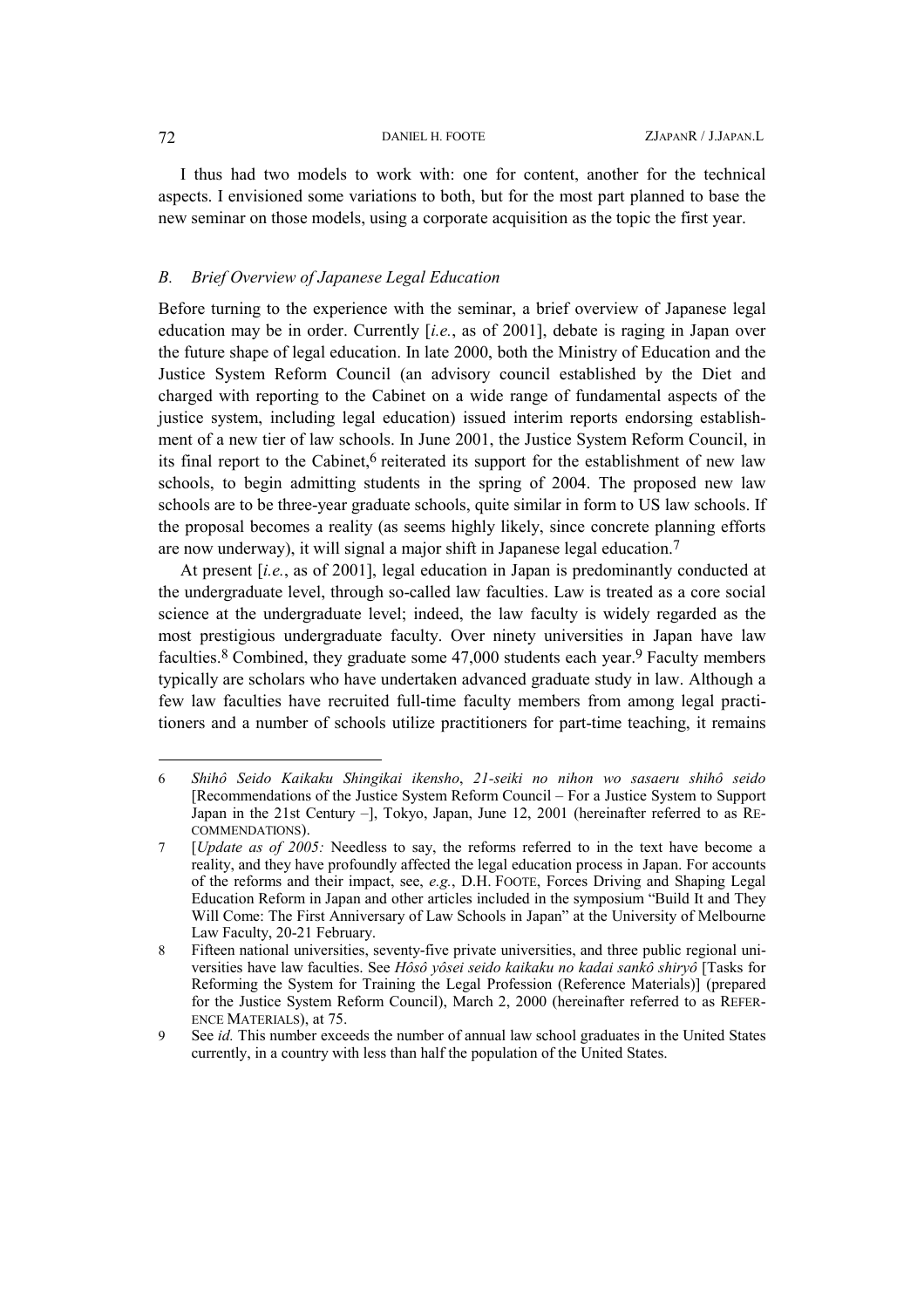l

<span id="page-4-3"></span>rare for professors to have broad practice experience; and, at national universities such as Todai, faculty members are prohibited from consulting.

Typically, students in law faculties spend the first year of college and part of the second focusing on basic liberal arts education. The remainder of the four years<sup>10</sup> of college is normally spent pursuing legal study. Coverage is broad, ranging from introduction to law through advanced procedural and substantive law courses.<sup>11</sup>

Most law faculty courses are taught via the lecture method, often to hundreds of students at a time. Individual teaching styles and methods vary, but the primary focus tends to be a mixture of doctrine and scholarly interpretation. Japan has a Code-based system; and great attention is given to the provisions of the relevant Codes and other statutes. In part as a result of influence from US legal education, in most courses considerable attention also is paid to case law, particularly Supreme Court precedent.

In addition to the lecture courses, most students take at least one, and sometimes three or four, seminars during their third and fourth years. Enrollment in seminars is limited; typical seminar size is from ten to twenty students. Seminars tend to focus on advanced or current topics within a given professor's field and often involve comparative or theoretical perspectives. Explicitly practice-oriented seminars remain rare, however. At the seminar level, teaching styles vary considerably. Reports and presentations by students are common; and, in sharp contrast to the lecture courses, active discussion is the norm rather than the exception. Although still somewhat unusual, practitioners sometimes participate as guest speakers. Simulations are not unheard of, but they too remain rare. As the subsequent explanation will show, the joint Todai/UW seminar was unusual for Japan on several scores.

Not all law faculty graduates become lawyers. Far from it. To the contrary, by far the largest number of graduates go into the business world.[12](#page-4-2) Despite a doubling over the past decade, the number of new lawyers for the entire nation currently is capped at approximately 1000 each year;[13](#page-4-3) and not all of those come from law faculties.

<span id="page-4-0"></span><sup>10</sup> In the case of those who are seeking to pass the Judicial Examination (which, as discussed below, technically is the entrance examination for the Legal Training and Research Institute), it is not uncommon for students to defer graduation and extend their undergraduate education for a fifth or sometimes even a sixth year.

<span id="page-4-1"></span><sup>11</sup> At Todai, a typical course load might include, in the second year of college, eight credit hours of introductory law courses; and, in the third and fourth years, Constitutional Law I and II, Civil Law I, II, III and IV (including property, contracts, torts, secured interests, succession, and other topics), Criminal Law I and II, Commercial Law I and II, Civil Procedure I and II, Criminal Procedure, Administrative Law, Labor Law, Jurisprudence, Law and Society, Japanese Legal History, History of Western Legal Thought, Anglo-American Law, German Law, International Law, and Taxation, along with two or three seminars.

<span id="page-4-2"></span><sup>12</sup> See REFERENCE MATERIALS, *supra* note 8, at 78.<br>13 Japan has a career indiciary and a career procura

<sup>13</sup> Japan has a career judiciary and a career procuracy. The 1000 successful candidates include new judges and prosecutors, as well as practicing attorneys. The proposed legal education reforms are positioned as part of a broader set of reforms of the legal profession. Another major proposal of the Justice System Reform Council is an in-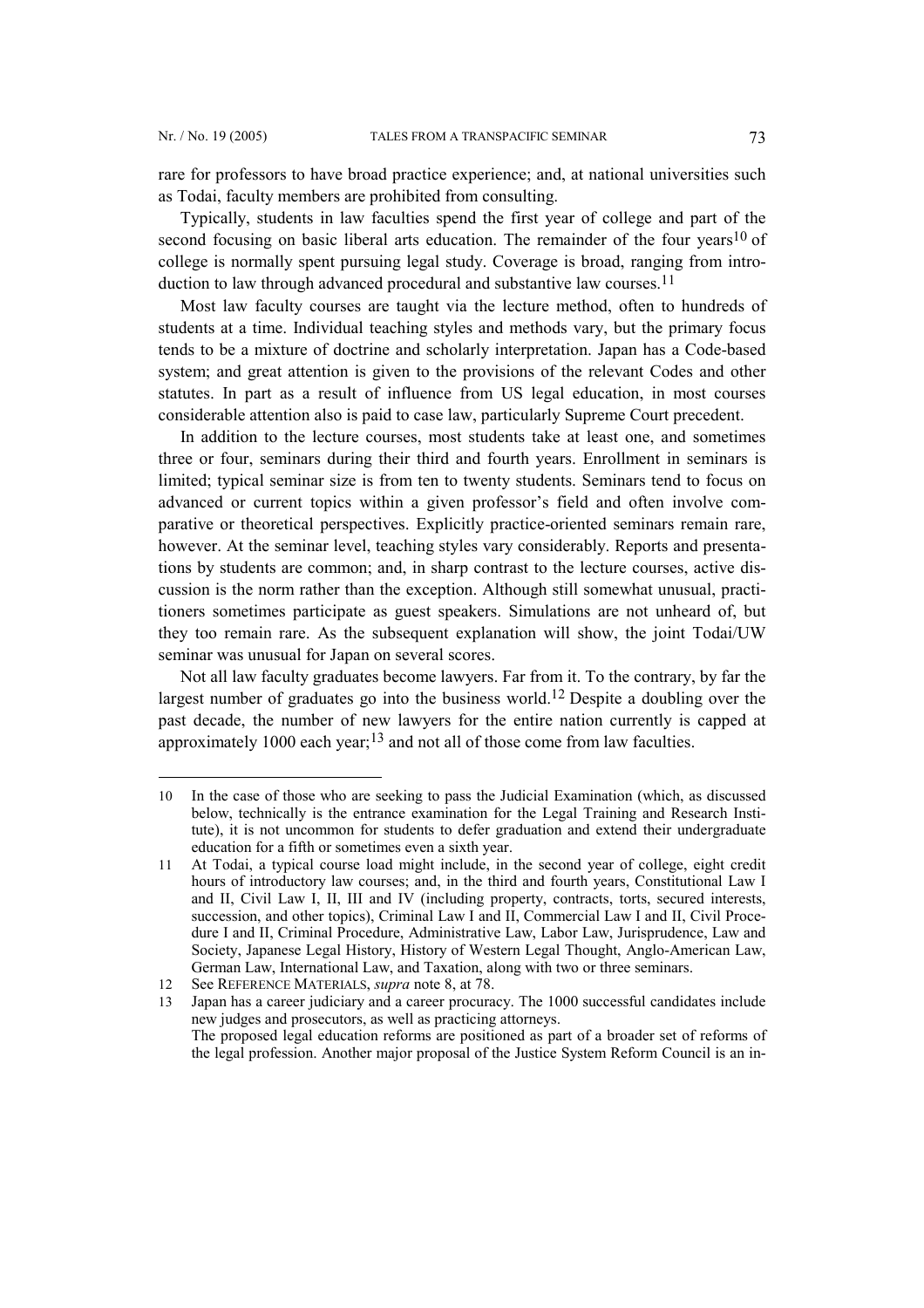For graduates who wish to become lawyers, two additional steps are necessary. First, they must pass the ultracompetitive Judicial Examination (*shihô shiken*), which is given once a year (and which is open to anyone, not just law faculty graduates). Even after the doubling of the number of successful candidates, the passing rate on that exam, as of 2000, remained just 2.75%. On average, successful candidates had taken the exam between four and five times and were nearly twenty-seven years old before they passed.

Passing that examination does not immediately qualify one for admission to the bar, however. Rather, that exam constitutes the entrance examination for the Legal Training and Research Institute (LTRI); one and a half more years of training follow before admission to the bar. That training is heavily practice-oriented, albeit with a heavy focus on litigation. The training begins with three months of classroom instruction at the LTRI (for which the instructors are drawn from among judges, prosecutors, and practicing lawyers), and ends with three more months of instruction at the LTRI. The intervening twelve months are spent in three-month rotations in a criminal court, a civil court,[14](#page-5-0) a prosecutors' office, and a law firm. Nearly everyone accepted into the LTRI successfully completes the program.

In theory, passing the Judicial Examination and successfully completing training at the LTRI represent the key requirements for becoming a lawyer. As mentioned above, graduation from a law faculty is not mandatory. Indeed, even high school dropouts can take the Judicial Examination. In recent years, however, virtually all successful candidates have undertaken another stage of training: intensive exam preparation study, typically at special cram schools. According to a survey conducted in 1999 among those who had passed the Judicial Examination, of 626 people responding,  $625 -$  all but one – had attended exam preparation schools. Of those 625, well over 90% had attended such schools for at least one year; over 80% had attended for over two years; and fully one quarter had attended for more than five years.[15](#page-5-1) 

As one would expect, training at the exam prep schools closely follows the subject matter of the Judicial Examination. That exam currently tests six fields of law: Constitutional Law, Civil Law, Commercial Law, Criminal Law, Civil Procedure, and Criminal Procedure. Instruction at the prep schools focuses on those six fields. Courses cover fundamental aspects of each field, with a heavy focus on major debates in the field. The prep schools also place heavy weight on exam-taking techniques and strategies. Students carefully study prior exam questions and model answers and practice exam

 $\overline{\phantom{a}}$ 

crease in the number of newly admitted legal professionals to 3000 by about the year 2010. See RECOMMENDATIONS, *supra* note 6, at 57-58. [*Update as of 2005:* That proposal has been adopted; and the cap already has been raised somewhat: in 2004, approximately 1500 candidates passed the bar exam.]

<span id="page-5-0"></span><sup>14</sup> In Japan, at both the District Court and High Court level, the courts are divided into criminal and civil divisions (with occasional special divisions in fields such as labor law, administrative law, and intellectual property).

<span id="page-5-1"></span><sup>15</sup> See REFERENCE MATERIALS, *supra* note 8, at 53.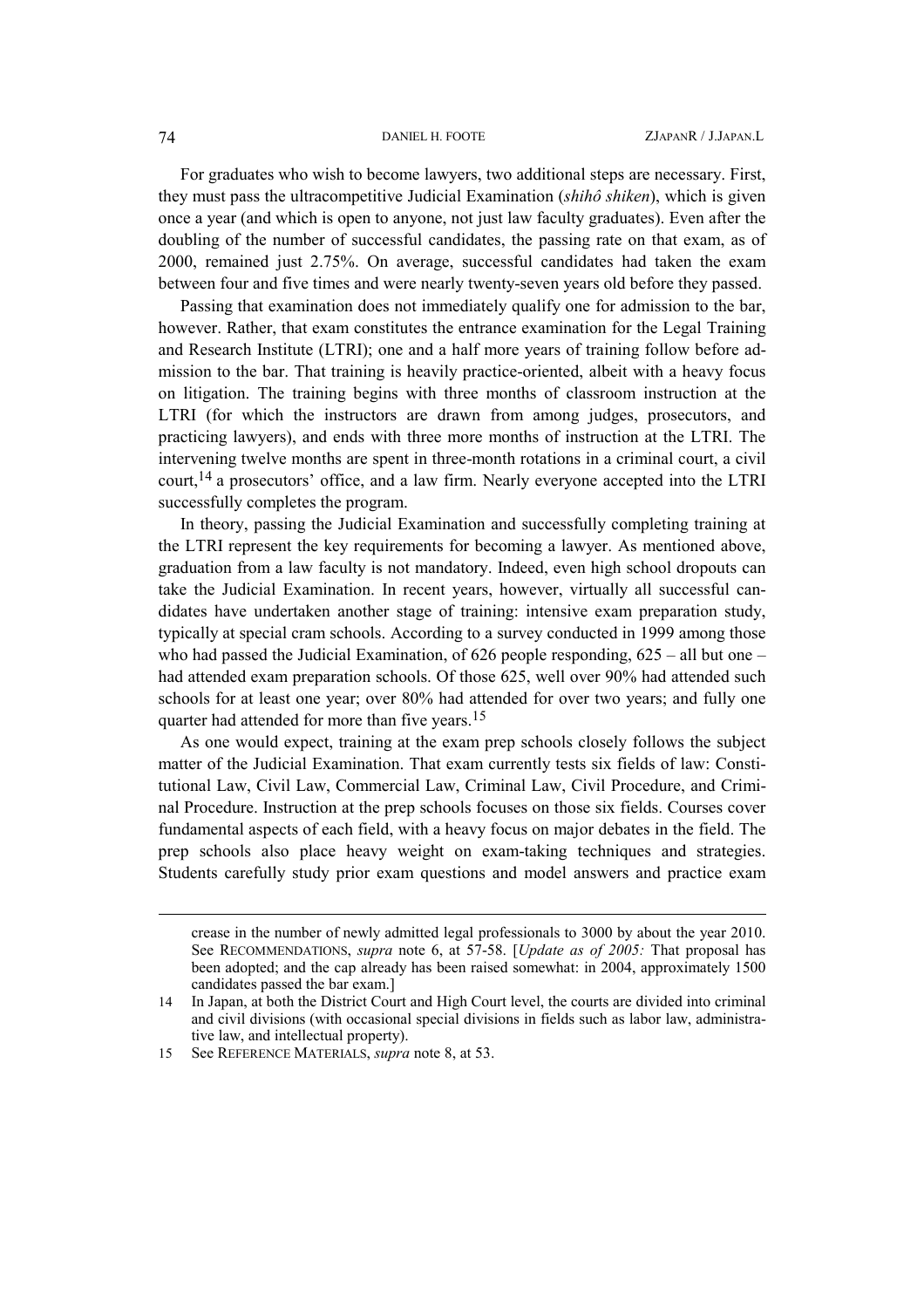taking extensively. Prep school instructors primarily are drawn from among practicing lawyers, but also include some university professors and some "stars" who passed the Judicial Examination at a young age but have not yet become lawyers.[16](#page-6-0) 

On the abovementioned survey, over one third of the respondents reported that they began attending exam preparation schools by their second year of college – attending the exam preparation schools either in addition to, or instead of, their regular college classes.[17](#page-6-1) These patterns are referred to in Japan as the "double school" and "university flight" (*daigaku banare*) phenomena. They represent one of the important concerns underlying the proposal to create a new law school system. There is a widespread perception that those seeking to become lawyers today devote so much time and energy to narrow exam preparation that they lack breadth and balance and fail to develop the broad range of skills and qualities essential for the legal profession.

One additional aspect of Japanese legal education deserves mention: graduate programs in law. Traditionally, graduate legal education at universities was focused primarily on those seeking academic careers. Over the past ten years, however, nearly a dozen universities, including Todai, have introduced LL.M. programs aimed at providing advanced education for students from the worlds of business and practice. These new graduate programs are referred to as the *Senshû* [Specialized Study] Course.[18](#page-6-2)

## *C. Basic Conception of the Joint Seminar*

Returning to the Todai/UW joint seminar, that seminar, in its basic conception, was to consist of parallel, linked offerings at the two schools, with myself in charge at Todai and a member of the UW faculty in charge of the UW offering.

#### *1. Students*

Each side would have either twelve or sixteen students, divided into teams of four students each. In turn, two members of each team would act as attorneys and two as businesspersons. Ideally, the students would bring relevant experience to their roles. On the UW side, one LL.M. student with law firm practice experience might be paired with a J.D. candidate to play the roles of the attorneys, with business school students playing the roles of the businesspersons. At Todai, I envisioned pairing undergraduates with *Senshû* Course students possessing experience as attorneys and businesspersons, respectively. To overcome the language barrier, each Todai team ideally would include at least one student who had lived overseas. Conversely, the UW School of Law regu-

l

<span id="page-6-0"></span><sup>16</sup> See *id.* at 64-65.

<span id="page-6-1"></span><sup>17</sup> See *id.* at 53.

<span id="page-6-2"></span><sup>18 [</sup>*Update as of 2005:* In connection with the introduction of the new law schools, Todai and other universities are phasing out the *Senshû* Course. Presumably, similar LL.M. programs will be introduced at the law schools at some point in the future.]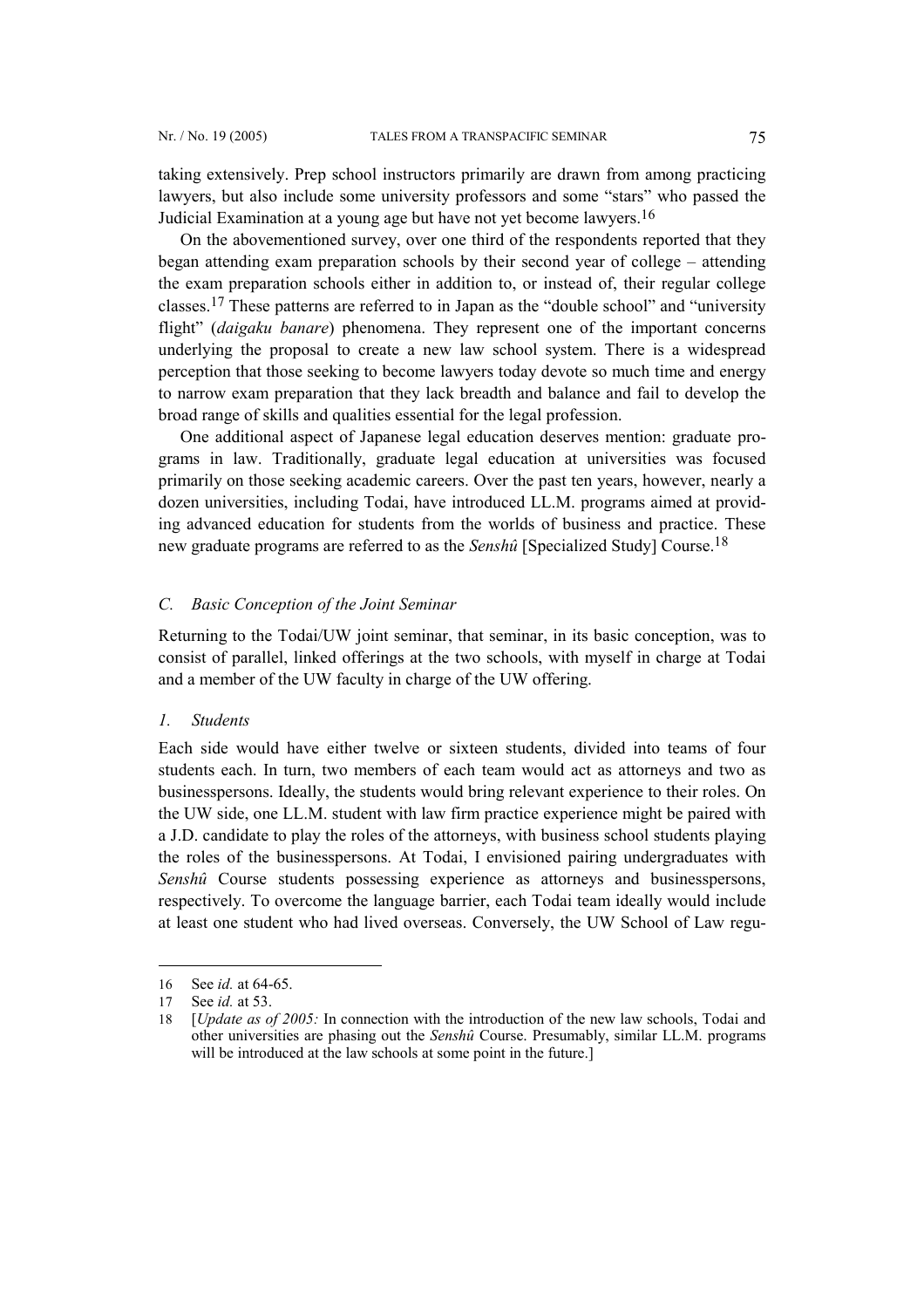larly attracts a number of J.D. students with strong Japanese language ability, so the further hope existed that one UW team would be able to negotiate in Japanese.

### *2. Planned Structure*

The original conception was that the linked offerings would both begin at the start of October – the start of the academic year at UW and the start of so-called Winter Semester at Todai – and would run until the end of January, shortly before Todai enters final exams. The respective groups would meet independently for the first two weeks, with those sessions devoted to forming teams and introducing materials related to interviewing and counseling clients. In the initial phase of the simulation, the businesspersons on each team would be given the basic fact pattern for their respective side, along with a Memorandum of Understanding executed by representatives of both companies. The attorneys then would be responsible for setting up interviews with their "clients" in order to learn the facts and begin the counseling process.

The third and fourth classes would consist of large-scale real-time videoconferences linking all participants on both sides of the Pacific. A major objective of these sessions was to introduce the teams and give the students an opportunity to get to know each other. In addition, these sessions would include two guest experts, an experienced businessperson and an experienced business attorney, on each side. This would enable panel discussions, from a comparative US/Japan perspective, of such issues as the relationship between attorneys and clients (including differences in US and Japanese expectations), attitudes toward contracts, and negotiating styles.

After the two videoconferences, the teams would enter the second phase of the simulation: transnational negotiations. The teams would begin with discussions aimed at clarifying the points of agreement and key remaining issues, one side or the other would then prepare a first draft, and the teams would proceed to negotiate with a view toward resolving all issues and finalizing an agreement. For these negotiations, the teams would exchange drafts via e-mail and would utilize the small-screen interactive video of CU-SeeMe for the actual negotiating sessions. As originally conceived, these negotiations would last all of November and the first week of December, would break for exams at UW and the holidays, then would resume for approximately three weeks in January.

During the negotiation process (and during periods when one university was on break and the other in session), the respective classes would continue to meet – separately in Tokyo and in Seattle – on a regular weekly basis. These class sessions would take up a mix of practice-oriented and more theoretical materials. While some of the same themes and topics might be examined in both schools, for the most part there would be no need to utilize exactly the same materials. To the contrary, given the differences in backgrounds and levels of knowledge of the students in the two schools (not to mention the fact that, except for the joint videoconferences, the sessions in Japan would be conducted in Japanese), it was inevitable most materials would be different.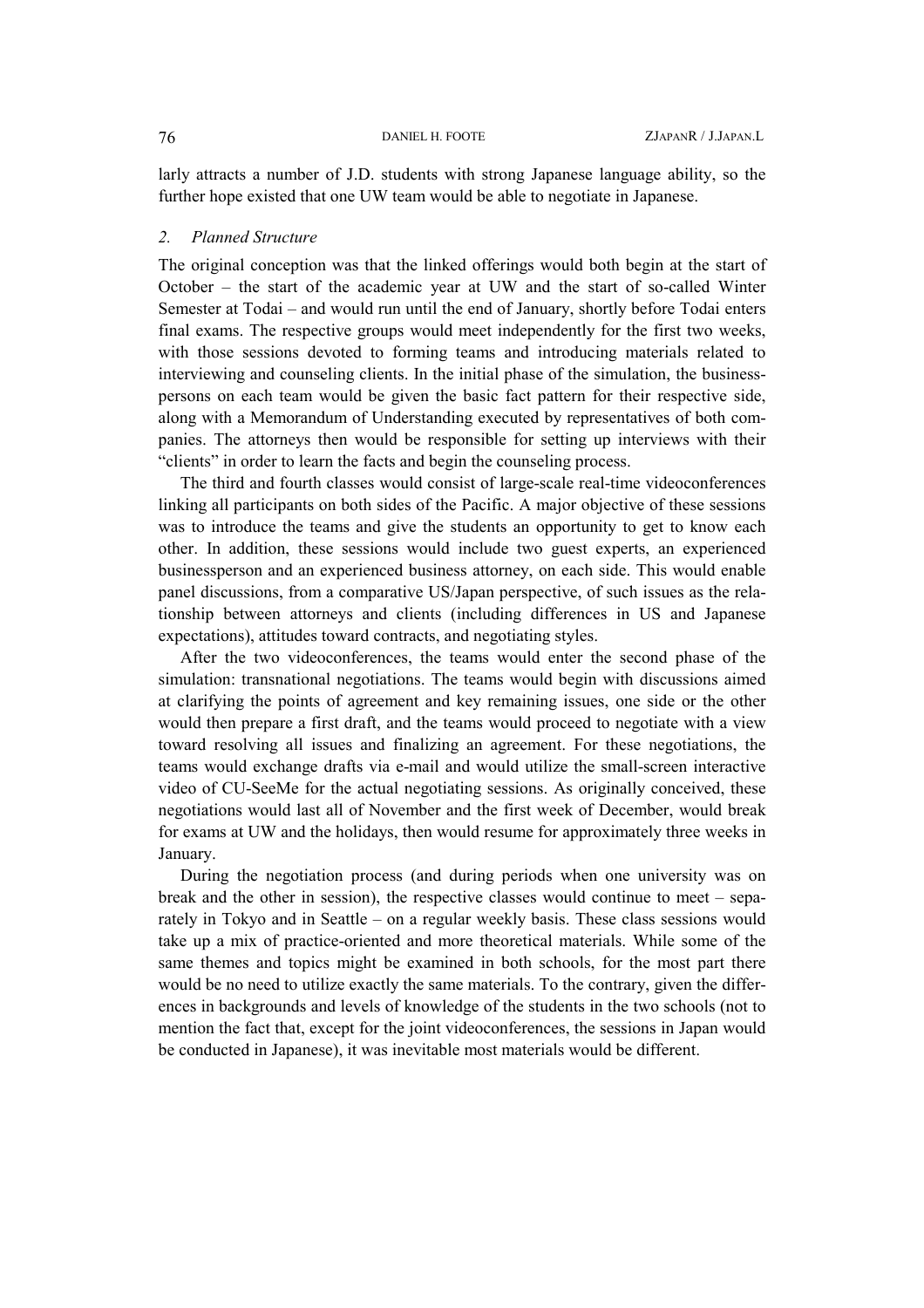At the conclusion of the negotiating process, all participants on both sides would reassemble for one or two final large-scale videoconference sessions. These sessions would provide an opportunity to debrief the teams, review the final agreements (or discuss why it was impossible to reach agreement), and consider whether the students' own experiences reflected culturally specific negotiating styles.

#### II. ADVANTAGES AND HURDLES

#### *A. Existing Advantages*

l

In addition to the existence of concrete models to work from, several built-in advantages seemed likely to ease the path for establishing the linked seminar. The first was the mutual pledge of the two deans mentioned above.[19](#page-8-0) 

Second, having been on the UW faculty for twelve years, and having been a visiting professor at Todai on two occasions during that period, I was familiar with both institutions and knew many people in both places. On the UW side, I was able to tap into the knowledge of Kalonji and others regarding the UW/Tohoku collaboration and to obtain logistical support (in establishing a Web site, for example) from the International Faculty Council. In addition, a colleague at Todai, Professor Noboru Kashiwagi, had expressed his enthusiastic support. This was especially important, for Kashiwagi, who teaches International Business Transactions, joined the faculty after a distinguished career at Mitsubishi Corporation and could offer insights from business and practice perspectives (as well as advice on materials in Japanese).

Third, the initial expectation was that both institutions would have the key technological infrastructure in place in time to support the offering. CU-SeeMe, which utilizes a small camera that attaches to the top of personal computers connected to the Internet, reportedly was relatively inexpensive and easy to install. Thus, the most problematic technological aspect appeared to be the large-scale videoconference facilities. According to one knowledgeable member of the Todai faculty, Todai already had three major videoconference facilities. At UW, the School of Law had finalized plans to invest over

<span id="page-8-0"></span><sup>19</sup> Indeed, the pledge was renewed in person shortly after my arrival in Tokyo, during a courtesy call Dean Hjorth (who happened to visit Tokyo on another matter) paid on new Dean Hiroshi Watanabe. Incidentally, at the Todai Faculty of Law, the deanship is a two-year position, normally with no renewal. [*Update as of 2005:* The term of the deanship recently was extended from two

to three years.] Deans are elected by the faculty. Typically, the dean is chosen from among faculty members in their mid-50s, serves for two years, then returns to teaching for at most a few years before reaching the mandatory retirement age – which until [2001] was 60. (Retirement ages vary among universities in Japan, even among national universities. Todai's retirement age of 60 had been among the earliest. It is scheduled to rise gradually to 65 over a fifteen year period.)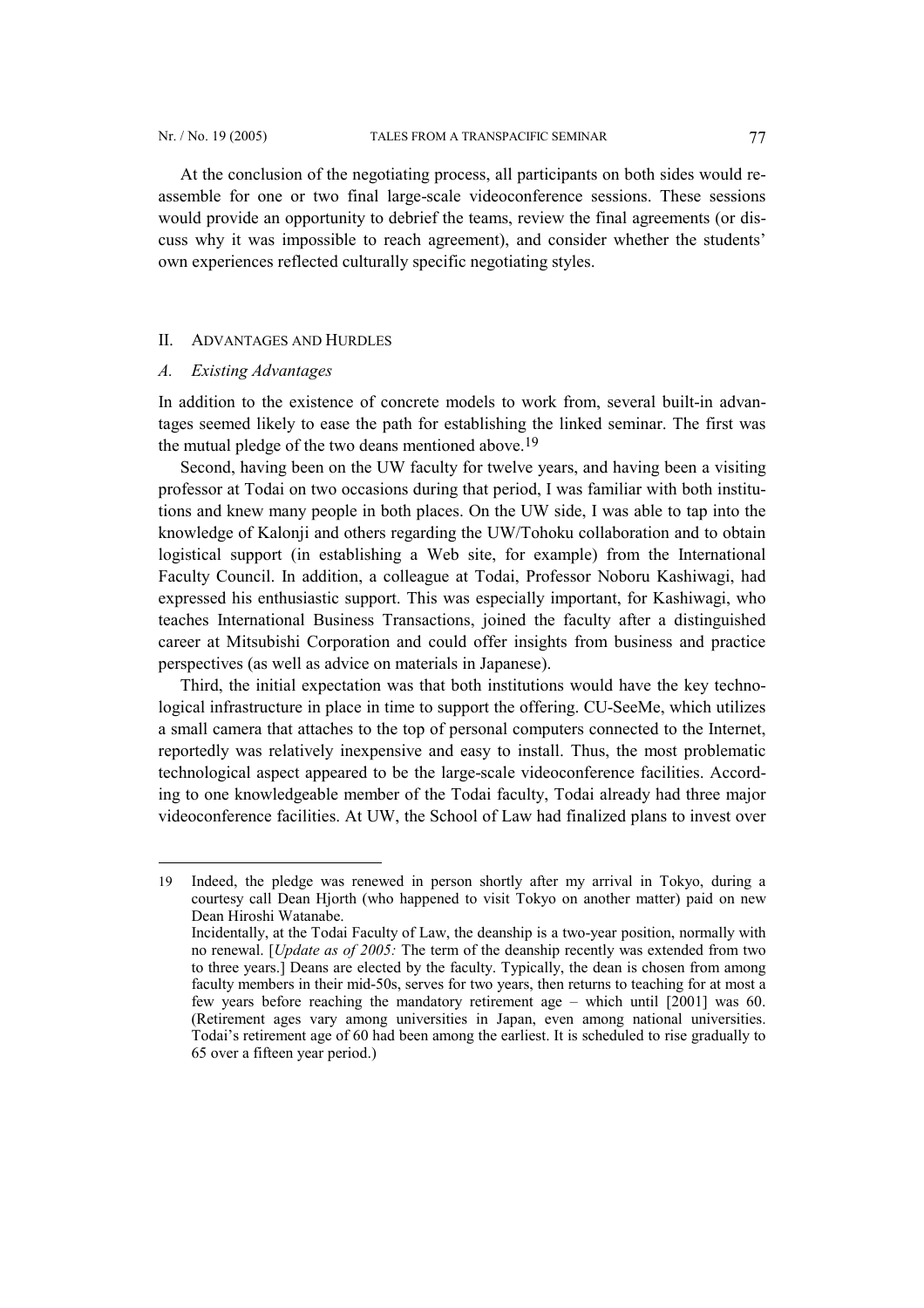\$200,000 to equip a classroom with state-of-the-art videoconferencing and distance learning equipment during the summer of 2000.

Fourth, even though Todai is on the semester system and UW the quarter system, the academic calendars at the two institutions mesh quite closely. At Todai, the Winter Semester starts at the beginning of October and runs through March. On its face, this just about exactly matches the timeframe of the combined Autumn and Winter Quarters at UW, thereby seemingly assuring relatively easy coordination of schedules.

Fifth, and perhaps most importantly, I expected to have some time to devote to the project. The Todai academic year begins in April, so I was joining midway through the year; and my full teaching load would not commence until the following April.

As an additional promising sign, in April 2000, shortly after I had conceived the idea for the joint offering, the Fulbright Program announced the establishment of a new grant program, the Fulbright Scholar Alumni Initiatives Awards (AIA) Program. According to the announcement, the awards (ranging from \$1000 to \$20,000) were designed "to encourage ... ongoing linkage between [former Fulbrighters'] home and host institutions" by "offer[ing] funding to help former Fulbrighters develop innovative projects that will foster and sustain contacts and partnerships initiated as a result of their Fulbright experience." The announcement specifically mentioned "distance learning innovations" as an example of the type of project contemplated. Even more gratifying was the announcement, in mid-August, that the joint Todai/UW seminar had been selected for one of the initial AIA grants[.20](#page-9-0) In retrospect, for reasons discussed below, receiving the AIA award proved critical to the success of the project.[21](#page-9-1)

#### *B. Known Hurdles*

 $\overline{\phantom{a}}$ 

Despite the existing advantages described above, it was obvious there would be many hurdles to overcome. One major set of hurdles related to the substance of the offering. On occasion, I had served as a guest speaker and had observed negotiating sessions for the existing International Contracting class, but I had never taught the class myself. Even more importantly, during the initial planning stage, there was no faculty collaborator at UW. At nearly the same time I moved to Tokyo, Haley moved to Washington University (in St. Louis). And the practicing attorney who had been teaching the

<span id="page-9-0"></span><sup>20</sup> The competition, it turned out, had been even more intense than I had realized. According to the award announcement, only 24 projects were selected out of approximately 525 submitted. The joint Todai/UW seminar was the only project selected that involved Japan.

<span id="page-9-1"></span><sup>21 [</sup>*Update as of 2005:* Just as the AIA grant was winding down, I was fortunate enough to be part of a research project that received a grant from the Ministry of Education, Science, Sports and Culture, which provided support for certain aspects of the project in subsequent years, including collaborative efforts to prepare the simulations and other materials on negotiation.]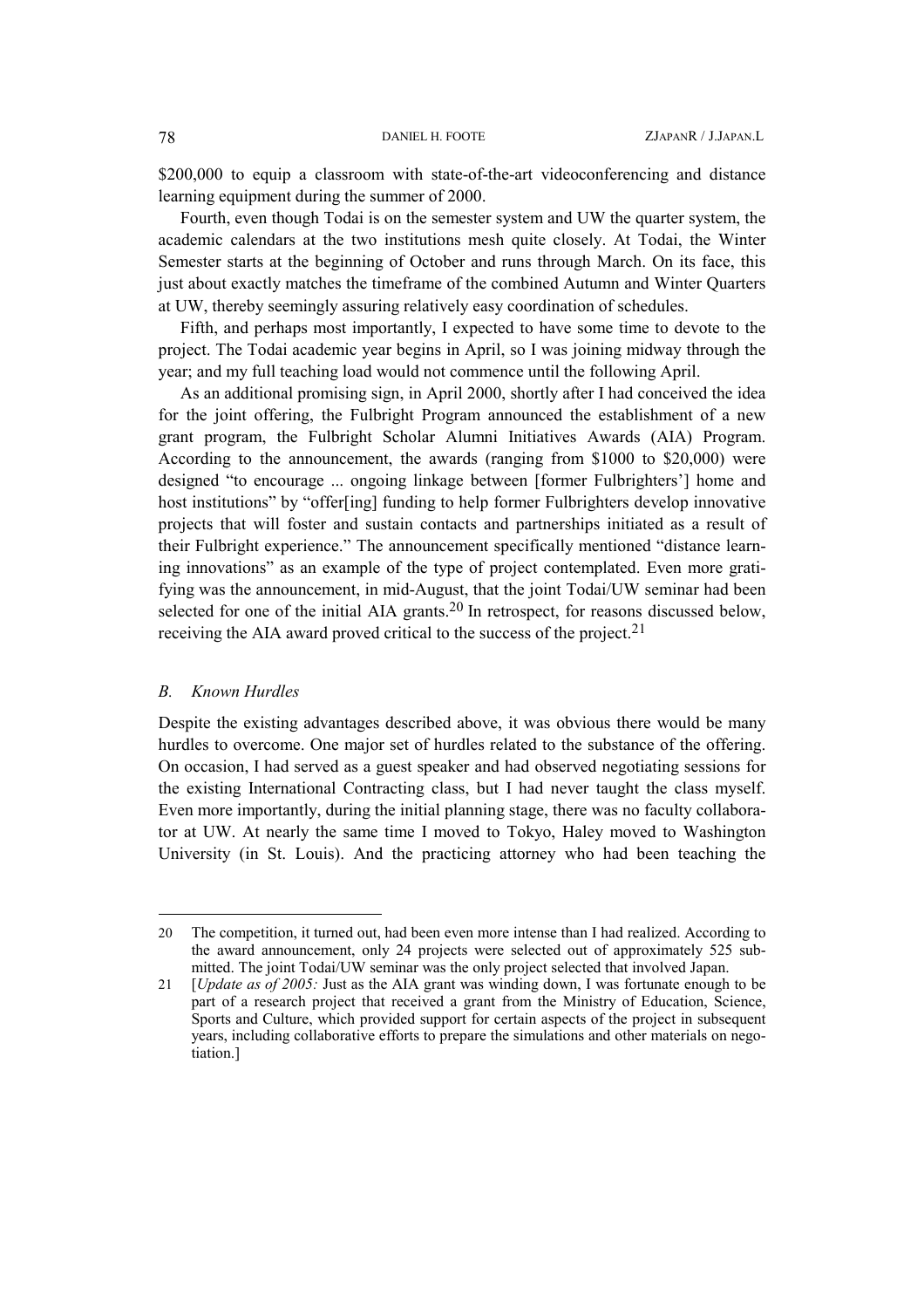<span id="page-10-0"></span>International Contracting course in recent years also had just moved to a new job and was no longer available.

I also was aware of many hurdles relating to technology. At the outset, both the large-scale videoconference facilities and the small-scale CU-SeeMe equipment resided solely in the realm of expectations. The reports of Todai's videoconference facilities remained unconfirmed, as did the availability of those facilities and their compatibility with UW's equipment. Although the videoconference facility at the UW School of Law was on order, it had not yet been installed. Neither school had acquired or installed the CU-SeeMe equipment yet; and, as I learned later, in the UW/Tohoku project the audio quality of CU-SeeMe had been so low students resorted to the chat-room function, in which they communicated by typing out their messages to each other. While the chatroom function would permit real-time interaction, it would surely put a significant crimp in trying to conduct vigorous negotiations. As a final obstacle, my own level of knowledge regarding the technological aspects of the project was close to nonexistent.

#### *C. Unknown Hurdles*

l

Going into the project, I fully anticipated encountering many other hurdles. I just did not know exactly what form they would take. My fears turned out to be more than justified. Something I had not fully appreciated, though, was that in many cases it seemed as though one issue could not be resolved unless two or three others were handled first. The following is a partial listing of hurdles encountered.

#### *1. Technology-related Hurdles*

Virtually all the initial expectations regarding the technological capabilities of the two schools proved overly optimistic. Initially, computing and communications staff at both schools indicated they needed to know the exact specifications of the other school's facilities before they could determine compatibility. For someone like me who did not know the specifications of either, this posed a dilemma.

As it turned out, however, the specifications for the originally contemplated videoconference facilities proved largely irrelevant. Todai does have three large-scale videoconference facilities; but all three utilize radio signals, which would require a satellite feed to connect to the West Coast and would render them prohibitively expensive. As if that were not enough of an obstacle, the facilities currently are reserved exclusively for domestic use.[22](#page-10-0) On the other side, the UW School of Law did outfit a classroom for

<sup>22 [</sup>*Update as of 2005:* The high cost and technical difficulty posed by a satellite-based system rendered the point moot; but, to me, one of the most aggravating aspects of the experience was learning of the policy reserving the videoconference facilities for domestic use. I was never able to confirm the rationale underlying the policy. (Nor, for that matter, was I even able to confirm that a formal policy to that effect actually existed. Whether or not the policy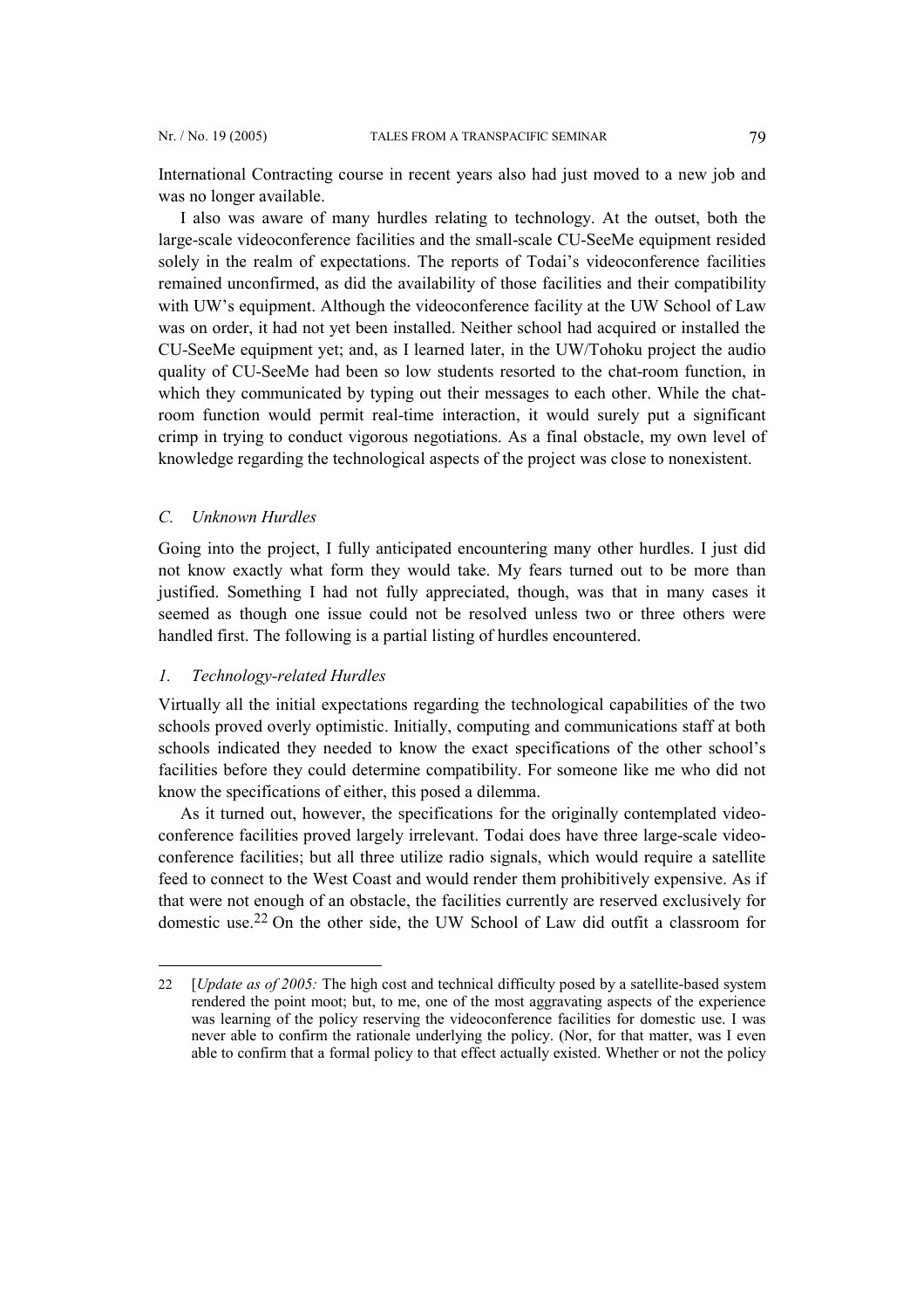videoconference use, but the new, supposedly state-of-the-art facility experienced technical glitches in early trials, even within Washington State. As if that were not bad enough, there were scheduling conflicts for the days in question.

Accordingly, alternative facilities had to be arranged in both places. In Seattle, the alternative turned out to be another UW facility, a few minutes across campus. In Tokyo, the alternative turned out to be a facility at the Tokyo American Center (TAC), which is under the auspices of the US Embassy and is about a half-hour from Todai by subway. As luck would have it, both facilities use the same type of equipment, Polycom ViewStations, which helped ensure compatibility. The Fulbright award proved critical. The executive director of the Fulbright office in Tokyo provided the introduction to the TAC facilities; and the award assured adequate funding for the costs associated with using the alternate facilities. Moreover, the involvement of TAC turned out to be a godsend. The director offered useful suggestions on conducting the sessions. Several members of the staff offered guidance on videoconferencing, came in early to conduct trial runs, and made many special arrangements for use of the facilities. In addition, they were eminently efficient and flexible with regard to scheduling and conducting the videoconferences – even when last minute changes in plans became necessary.

Both schools did outfit computers with CU-SeeMe cameras and software. Again, the fact both schools acquired the same system presumably helped ensure compatibility; and, to our pleasant surprise, the audio quality was good. It was early November before the equipment was acquired and installed in either location, though, and another two weeks passed before the settings were adjusted properly and microphones on both ends activated.[23](#page-11-0) By then, for reasons discussed below, only about a week remained for the negotiations.

l

in fact had been formalized, those responsible for the facilities at Todai understood such a policy to exist; and faculty members from other national universities told me their universities also followed that policy.) As for the rationale, I was told by several people that the reason for the limitation to domestic use was "because these are national universities, and accordingly the facilities are to be used for national purposes" – with the obvious further presumption that only domestic use would serve national purposes. Given all of the rhetoric about the need for internationalizing university education, I was dumbfounded by that explanation; and I proceeded to engage in low-level efforts at shaming, by mentioning the policy (and noting its ludicrousness) in conversations and presentations regarding the joint seminar. As updates in later sections of this article will discuss, by the third year of the joint course Todai acquired Internet-based videoconference facilities; and use of those facilities for transnational purposes is not only accepted but welcomed. To this day I don't know whether my efforts at subtle shaming played any role in the shift.]

<span id="page-11-0"></span><sup>23</sup> Troubleshooting manuals typically begin with the most obvious questions, such as: Is the equipment plugged in and turned on? We would have been wise to follow that approach ourselves. After two long, frustrating test sessions of good video but dead silence on the Tokyo end, during which we tried virtually every combination of settings imaginable, we finally noticed the microphone in Seattle never had been turned on.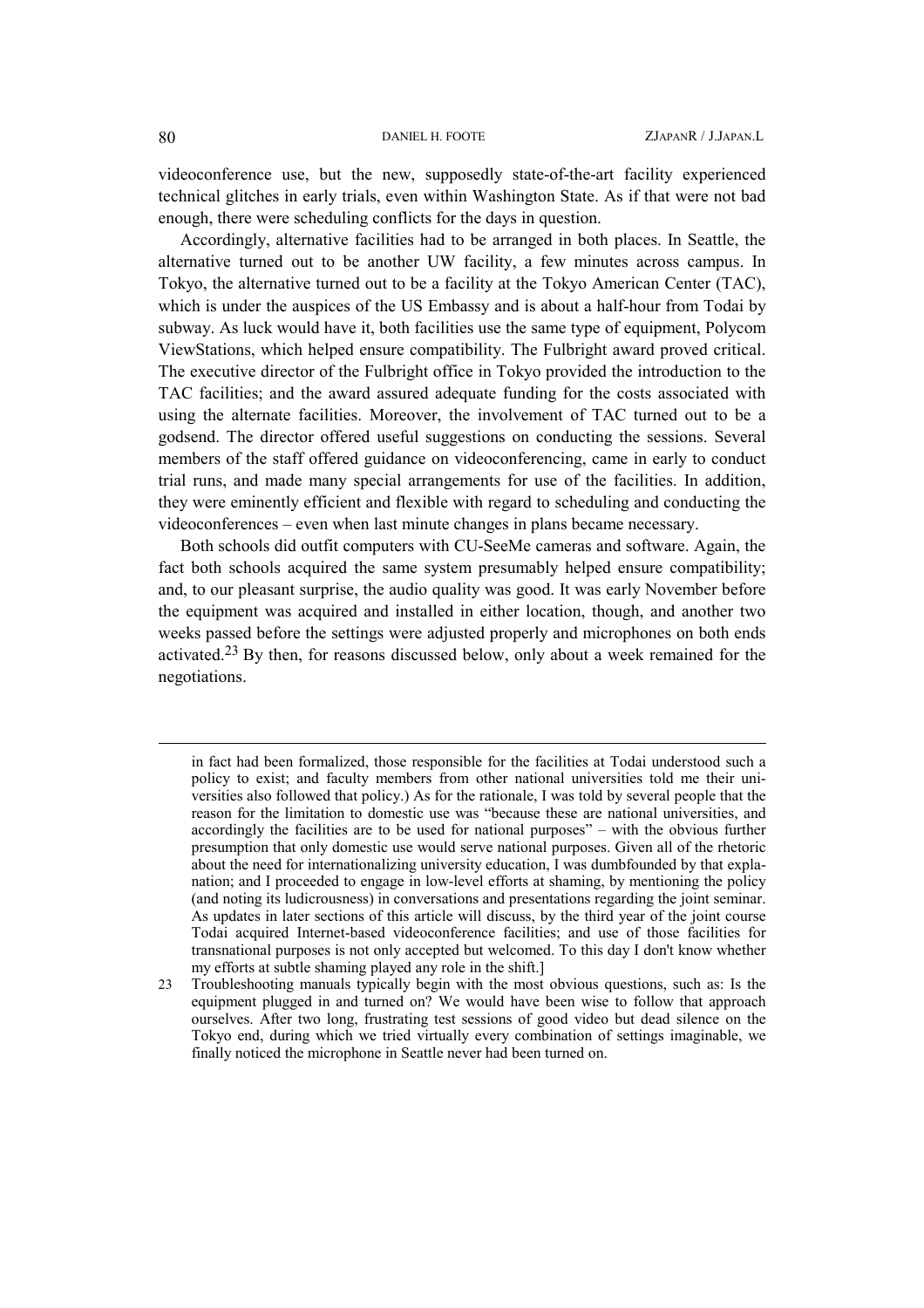#### *2. Scheduling*

l

Classes on both sides started the same week, but many other assumptions regarding scheduling were overly optimistic. One issue was the time difference, which became of paramount concern when scheduling the real-time sessions: i.e., the joint videoconference sessions and the CU-SeeMe sessions. Tokyo is 16 or 17 hours ahead of Seattle (depending on whether Daylight Savings Time is in effect). This means sessions scheduled from 9:30 to 11:30 a.m. in Tokyo take place either from 4:30 to 6:30 p.m. or from 5:30 to 7:30 p.m. on the prior day in Seattle.<sup>[24](#page-12-0)</sup> The time difference requires accommodations on both sides, but, at least for seminars involving only a small number of students, it is not insurmountable.[25](#page-12-1)

The academic calendar proved more problematic. Todai has only two weeks of classes in January before the reading period starts, rather than the four weeks originally anticipated. To allow time for a wrap-up videoconference session, this would leave only one week for negotiating in January. Since it seemed unrealistic to break off negotiations for five weeks and then resume for at most one week, we elected to conclude the negotiations prior to UW's fall exams. To give the UW students at least a few days before the exams started, as a practical matter the negotiations had to conclude by the start of December. Moreover, the two nations combined have a total of five holidays in November, further reducing the time available. In sum, instead of having eight weeks for the negotiations, the teams effectively had only about a month.[26](#page-12-2)

# *3. Coordination of Content and Other Matters*

I envisioned having a faculty collaborator at UW on board by the end of August and hoped to meet him or her in person by mid-September, either in Tokyo or in Seattle, to coordinate the simulation and other materials, scheduling, and other matters. Unfortunately, no regular UW faculty member was available. Even worse, it was mid-September, less than two weeks prior to the start of classes, before word arrived that Stephen Sieberson, a practicing attorney, had agreed to serve as Affiliate Professor in charge of

<span id="page-12-0"></span><sup>24</sup> About a month into the project, we discovered the obvious shorthand method of referring to a given videoconference session as, for example, the October 19/20 session, to reflect the fact it was occurring on different dates in the two locations.

<span id="page-12-1"></span><sup>25</sup> Trying to coordinate schedules between Tokyo and the East Coast of the United States would be more difficult, however. When Daylight Savings Time is in effect, the same 9:30-11:30 a.m. session in Tokyo would not conclude until 10:30 p.m. on the East Coast.

<span id="page-12-2"></span><sup>26 [</sup>*Update as of 2005:* The lack of time has proven to be an annual problem. By frontloading the course and holding double sessions for the first week or two on the Tokyo end, we have been able to allocate six full weeks for the negotiations and contract drafting, but the schedule is still too rushed. One option suggested by some Todai students is to expand the course to a full-year offering, with the first semester devoted to training and the second to the simulation. But that option would present other problems – not the least of which is my own desire to offer a different, more theory-oriented seminar in the first semester.]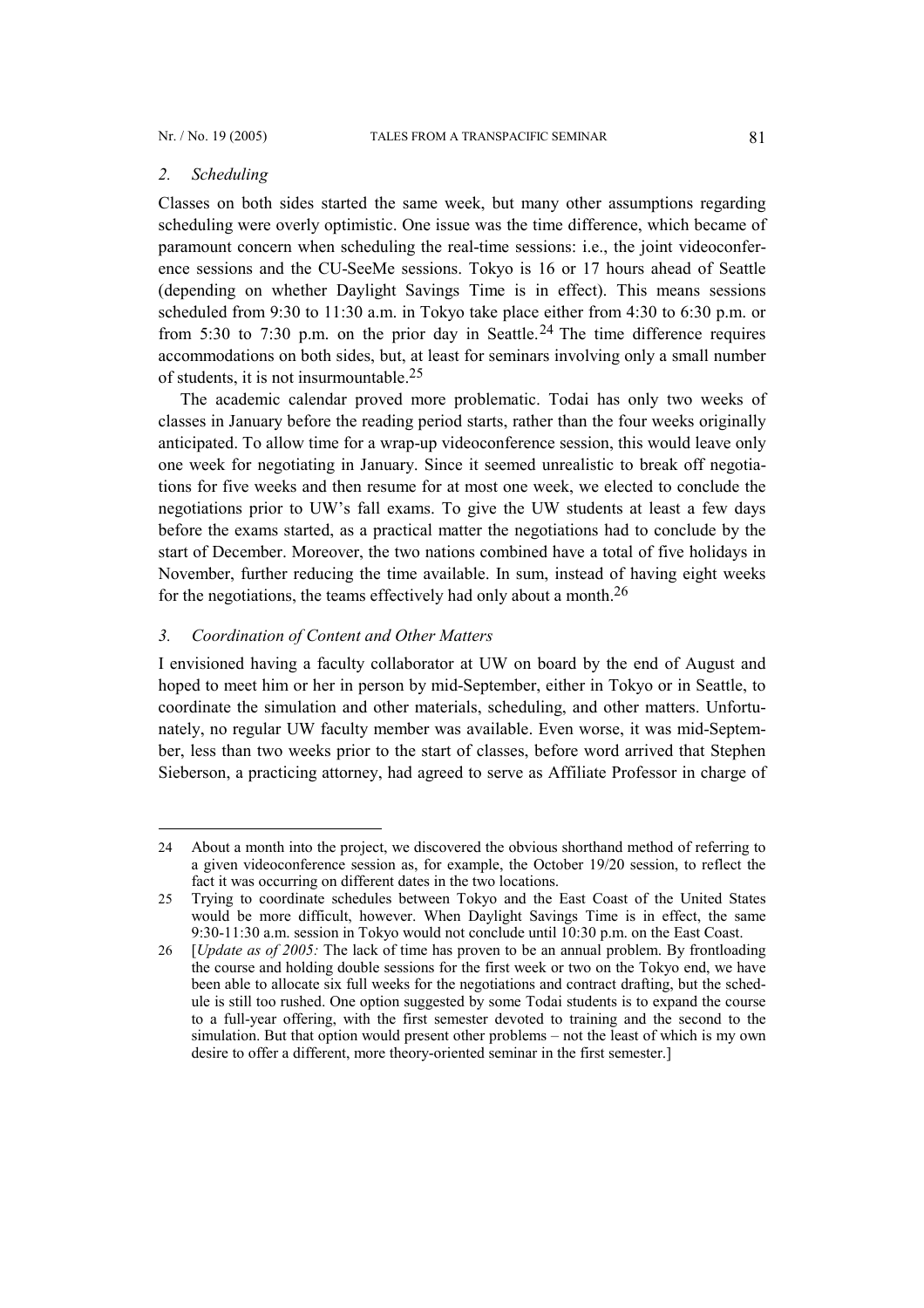the course – and at the time he was in Holland, teaching an intensive week-long course in American law at Erasmus University.

In retrospect, the ultimate choice more than made up for the delay. Sieberson had taught the International Contracting course at UW himself from 1988-90 and has taught the intensive weeklong course at Erasmus every year since 1981. He has a thriving international practice and combines extensive practical experience with a love for teaching. In short, he proved to be an ideal collaborator. Still, we both look forward to having the opportunity to coordinate thoroughly in person before the coming year's seminar starts.

Particularly given the absence of a faculty collaborator, publicizing the offering at UW proved difficult. Indeed, even after the Todai seminar had started, it remained unclear whether enough students would enroll at UW[.27](#page-13-0)

The concern over publicity ties to one final difficulty relating to coordination: achieving balance between the students on the two sides. One aspect of the balance is the size of teams. At UW, as a result of the uncertainty and lack of advance publicity, only nine students enrolled. This resulted in three teams, each comprised of one "businessperson" and two "attorneys." At Todai, the opposite problem existed: too many students. Nine graduate students and 29 undergraduates applied. I accepted all nine graduate students and nine of the undergraduates, anticipating substantial attrition once the students learned how much work would be involved. I need not have worried on that score. At Todai, it turns out, students may only sign up for one seminar per semester. If accepted, they are committed.[28](#page-13-1) To deal with the numbers, I elected to assign three undergraduates, along with one graduate student, to each of the three teams, with two more graduate students serving as "observers" for each of the teams.

A second aspect of the student balance issue relates to experience levels. Due largely to the lack of advance publicity, all nine students on the UW side were from the J.D. program; there were no Business School students and no students from the LL.M. program. Even so, it stood to reason the UW participants would have more real-world experience than most Todai participants, since three of the four members of each Todai team were undergraduates. In fact, even among the graduate students at Todai, only two had actual business experience, and both were so busy with thesis research they could only serve as observers. In striking contrast, even though word had gone out too late for any business school students to enroll, several of the UW students had prior business experience. During the self-introductions in the first videoconference session, Todai students gasped when the first UW student introduced himself. Before coming to law

l

<span id="page-13-0"></span><sup>27</sup> In fact, I resorted to contacting by e-mail a 3L at UW who had been my student the prior year. He helped spread the word among students.

<span id="page-13-1"></span><sup>28</sup> If, due to enrollment limits, they are bumped from their initial choice, they may sign up for another seminar, assuming there are still openings at that point.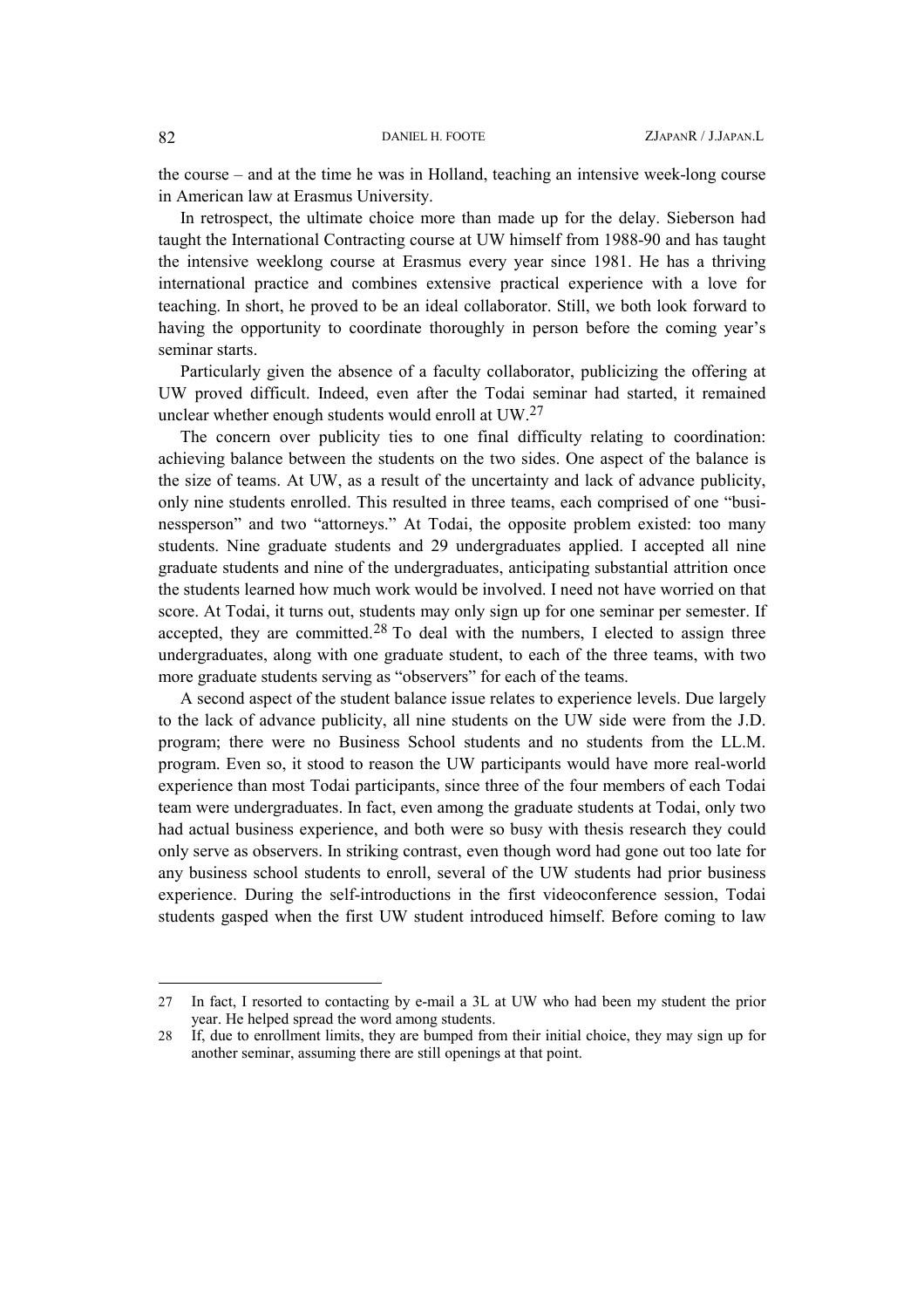<span id="page-14-0"></span>school, he had earned an M.B.A. and had been in business for seven years (during part of which he had run his own business), and he even taught business school classes.

Finally, on the communications front, only one of the Todai students had lived abroad and, during the initial class session (conducted in Japanese), virtually all the students professed concern about their English ability. Moreover, the Japanese speakers at UW were split up among the three teams, so it would not be feasible for any of the teams to conduct the negotiations in Japanese.

#### III. ACTUAL EXPERIENCE

To this point, the linked seminar idea may seem like a recipe for disaster. Nothing could be further from the truth. The project demanded great flexibility on the part of the respective institutions, the students, and the collaborating faculty members; and I kept my fingers crossed much of the time. Yet virtually every stage of the project succeeded beyond what one ever could have hoped for.

# *A. Client Interview Simulation*

l

The students approached the client interviews, as they did all aspects of the project, energetically and enthusiastically. The lawyers and the businesspeople met independently in advance to plan for the interview, then held as many as three meetings, until the lawyers were comfortable they had all relevant facts.

On the UW side, nearly all the students knew each other well before the project started. They reported that their friendship facilitated easy communication. On the Todai side, only a few of the students were friends, and the interview phase played an important role in the bonding process.

One reservation concerning the interview phase was that the students experienced difficulty placing themselves in the role of businesspeople. This tendency seemed especially pronounced in Tokyo. When students were choosing the roles of attorney or businessperson, one student asked quite honestly and innocently, "What's the difference?" Yet the tendency was not limited to Tokyo. Most law students on both sides, whatever their assigned role, tended to look at the fact pattern primarily as a series of legal issues, rather than as a business matter. In doing so, they sometimes overlooked important business considerations – including the fundamental question of whether the proposed acquisition represented a sound business decision.[29](#page-14-0)

<sup>29</sup> To some extent, this may have been a function of the fact pattern. According to the facts assigned, the presidents of the respective companies had met, shaken hands, and signed a Memorandum of Understanding for acquisition of one company by the other. They evidently had done so without ever consulting with, much less obtaining authorization from, the respective boards of directors. Even though, according to the facts, the two businesspeople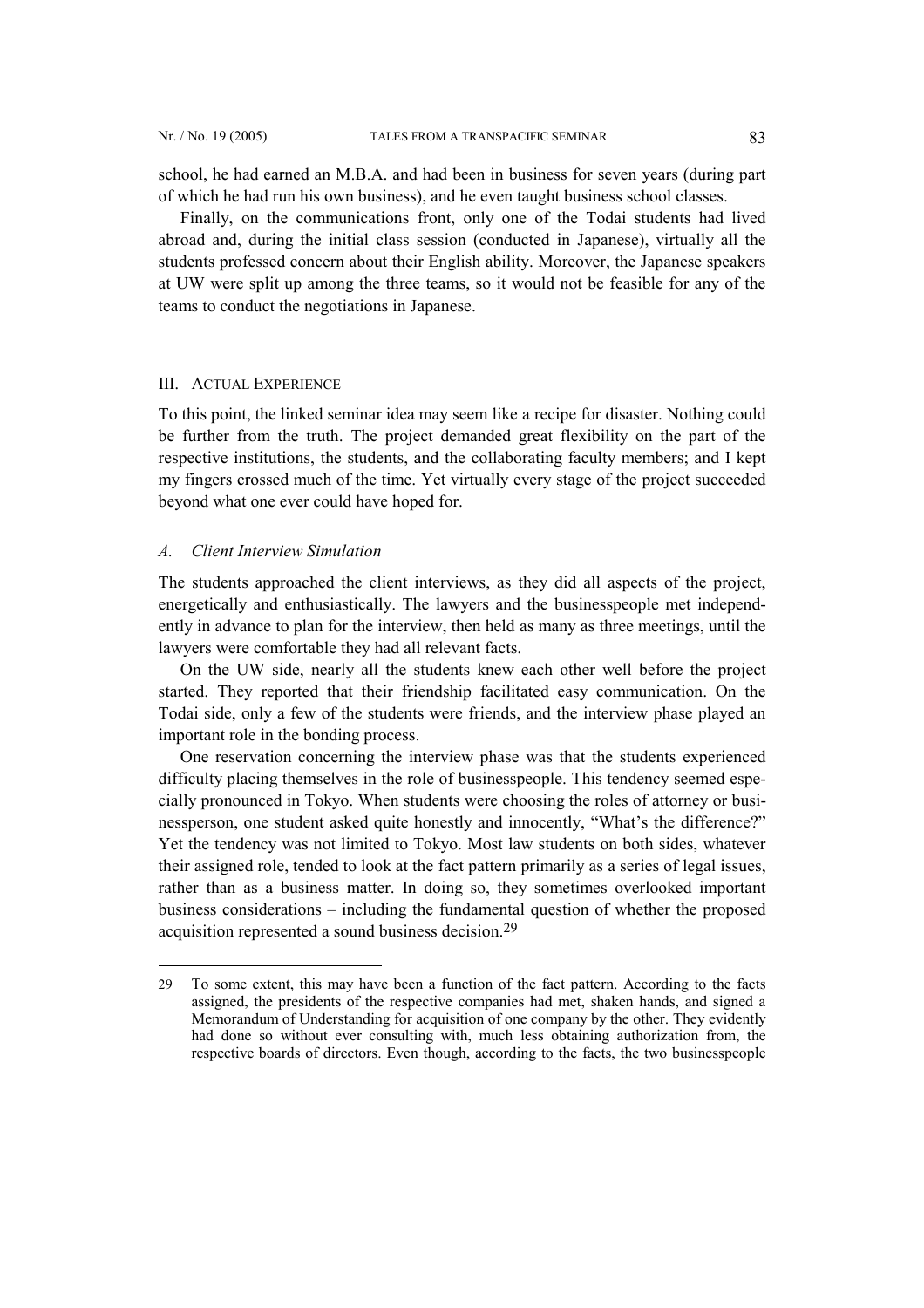This tendency was anticipated, though, and was entirely consistent with past experiences with the International Contracting course at UW. Indeed, one of the reasons for beginning with the client interview was precisely to highlight and discuss the tendency of many lawyers to focus so exclusively on legal issues that they overlook broader business concerns.

#### *B. Initial Videoconferences*

The client interview phase was reassuring. It offered hope the project would come together. The initial videoconference sessions were truly exhilarating. The first session lasted two hours. As soon as we went off the air, the students in Tokyo broke out in excited conversations. At the suggestion of the director of TAC, we had ordered box lunches for the group in Tokyo. The two guests stayed for an hour after the session ended, talking with students over lunch. The students and I remained for yet another hour. Even at that point, fully two hours after the session had ended and four and a half hours after the students first had arrived, the level of excitement and energy remained sky-high. By the second session, the sense of novelty had started to wear off. The level of excitement, in consequence, declined a bit from the first session, but still remained many times higher than for a typical domestic seminar session.

On the technology front, a trial run a few days before the first session allowed the technicians to remedy a minor glitch in the connections. Thereafter, the technology – utilizing two telephone lines to link Polycom ViewStations on both sides $30 30 -$  worked superbly for both sessions. Three large-scale monitors provided excellent video reception (as well as a view of the video feed the other side was receiving). Once we learned an important practical lesson – to be sure all participants are near a microphone and speak clearly into it, the audio quality also was excellent.<sup>31</sup>

Part of the success of the videoconference sessions resided in the content. For the first session, we were joined in Tokyo by Kashiwagi (the Todai professor who formerly headed Mitsubishi Corporation's legal department) and Yukio Yanagida, a distinguished Tokyo attorney with extensive teaching experience (including a year as Visiting Professor at Harvard Law School). They, along with Sieberson, myself, and many of the

 $\overline{\phantom{a}}$ 

on each team in Japan were themselves directors of the corporation, the Todai "businesspeople" unanimously agreed they did not feel they had the option of second-guessing the president's decision. (As one student also observed, if they had simply concluded the deal did not make business sense, it could have made for a very short negotiation.)

<span id="page-15-0"></span><sup>30</sup> TAC utilized a Polycom ViewStation 512; UW utilized a Polycom Viewstation V.35. According to Polycom's Web site, as of January 2001 both products retailed for under \$10,000 in the United States.

<span id="page-15-1"></span><sup>31</sup> We had three microphones, spaced evenly up and down the table, on the Tokyo end. For the first session, the Seattle side had only two microphones and some students initially were too far away for good reception.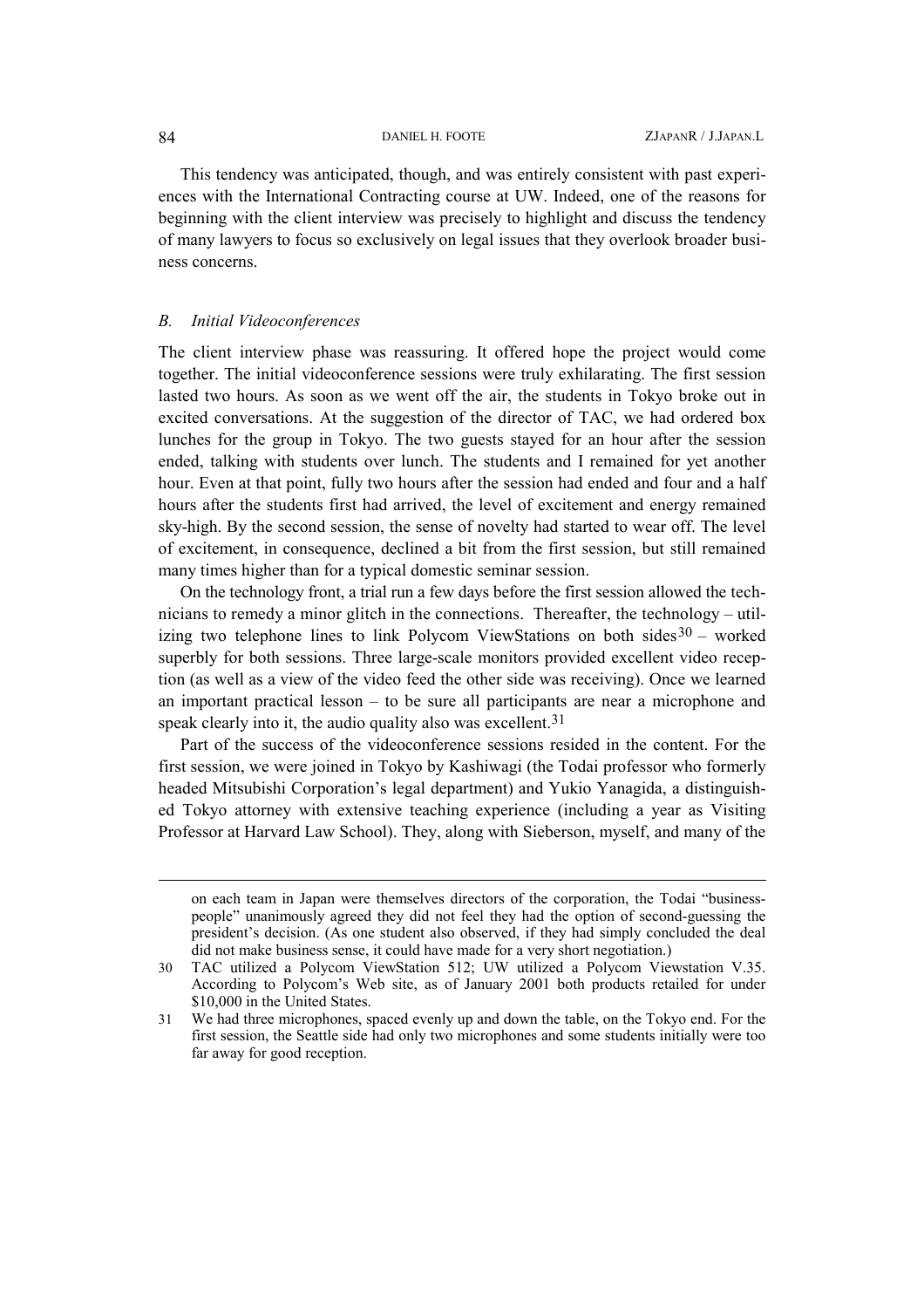l

students, engaged in a discussion of such topics as comparative attitudes toward contract, the role played by contracts in Japan and other nations, and whether the role of contract is changing.

For the second session, Yanagida was away on a business trip. His place was taken by E. Anthony Zaloom, a distinguished American attorney with extensive experience in Asia (including having headed Skadden Arps' offices in both Tokyo and Beijing). Zaloom, who is now a *gaikokuhô jimu bengoshi* (registered foreign law attorney) at a major Tokyo law firm, has written and lectured widely on advising Japanese clients and many other topics. His observations regarding the crucial importance of focusing on the business objectives, supplemented by real-life examples, dovetailed perfectly with the students' reflections on the client interview phase.

The interplay among the participants also brought to light numerous differences in focus and understanding. The most striking example arose when Sieberson, at the close of the first session, posed the following question to students on both sides of the Pacific: "What impact do malpractice concerns have on the role of the lawyer in the contracting process?" The UW students immediately grasped the import of the question. The situation was quite different in Tokyo. First, the students asked what the word "malpractice" meant. (It is telling that Kashiwagi, Yanagida and I had to think for a moment and consult with each other before we came up with the proper Japanese equivalent.) The students then asked for an explanation of the thrust of Sieberson's question: What possible relevance did malpractice concerns have in the contracting context? Needless to say, this provided the basis for a very interesting discussion of differences in standards for malpractice and regulation of lawyers during the subsequent videoconference session.

The most important reason for the phenomenal success of the initial videoconference sessions, though, lay not so much in the content as in the experience itself. For all participants on both sides, this was a first-time experience in a transnational videoconference. Part of the excitement resulted simply from knowing we were engaged in something new.<sup>[32](#page-16-0)</sup> For many of the students in Tokyo, this also was their first participation in a high-level legal discussion in English. As soon as the students introduced themselves, it became apparent the earlier fears about their ability to communicate in English had been misplaced; all of the students spoke well. Moreover, from the students' faces during the videoconferences, it was obvious that, for them, the realization they could understand and participate in such a discussion in English was very exciting. The UW participants also seemed excited by the opportunity to communicate directly with Japanese students.

<span id="page-16-0"></span><sup>32</sup> By the same token, once the novelty of the experience has worn off, the content of the sessions takes on correspondingly greater importance. In future years, as experiences of this sort become routine, content is sure to become all-important. [*Update as of 2005:* This has proven to be the case.]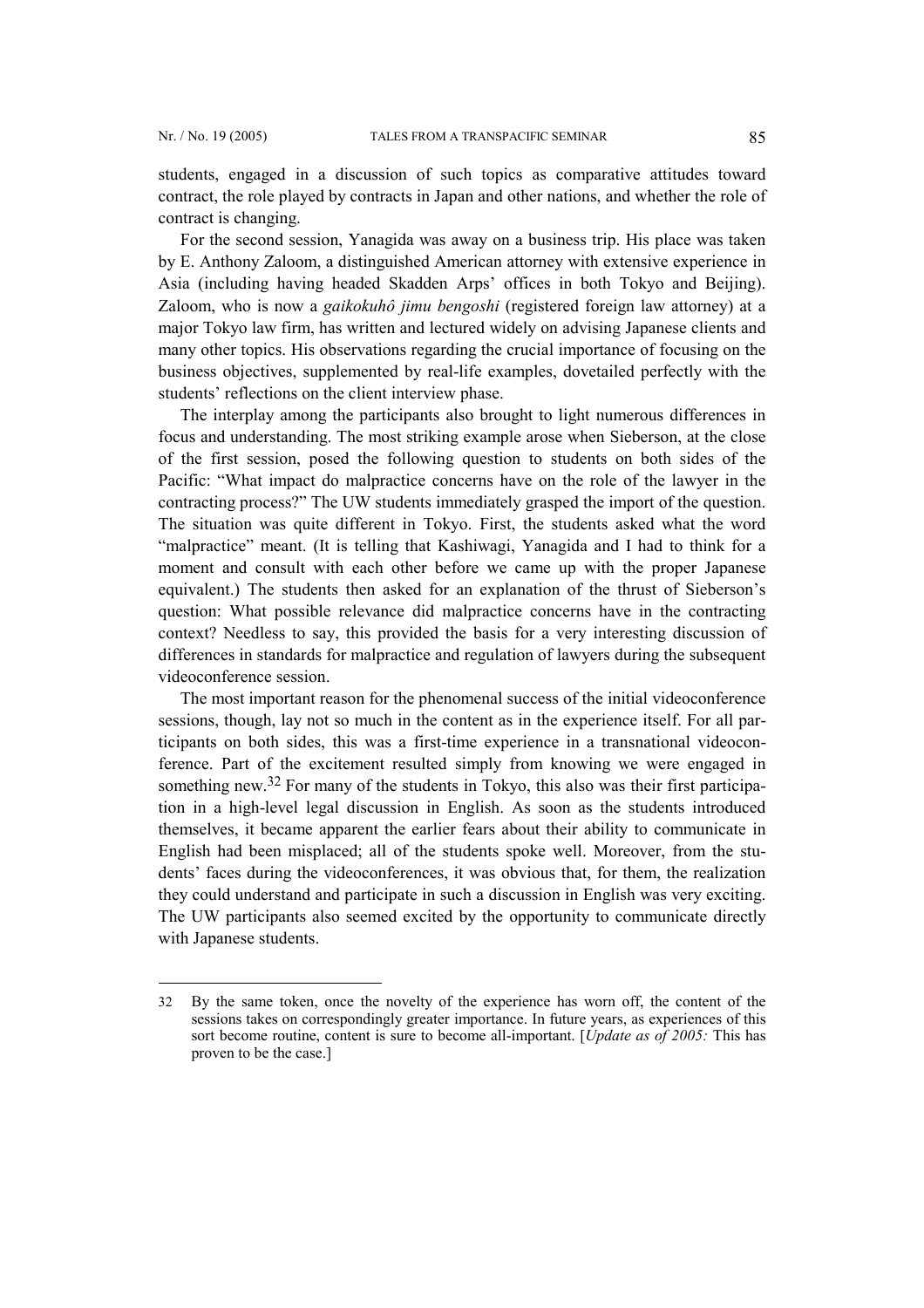One further element seems to have added to the sense of excitement. We had already formed the teams on both sides; and the students sat and introduced themselves by teams. The students all knew they were about to enter the negotiation process; and the ability to meet the people they would be negotiating with in person, albeit at a distance of several thousand miles, generated additional excitement. By the second videoconference session, the students were chomping at the bit to get started on the actual negotiations. Indeed, one set of teams could not wait – they exchanged greetings via e-mail and began to raise issues even before the second videoconference.

### *C. Negotiation Phase*

I have never seen a class work as hard for as long as the students did during the approximately month-long negotiation process. On average, the Todai students, who faced steep barriers in terms of language and knowledge of US laws and customs, devoted twenty to thirty hours per week each to this project during that period. (For the UW students, the burden was less than half that, but was still heavy.) What was more astonishing – and, needless to say, gratifying – is that the students seemed to enjoy just about every minute of that time.

In this particular case, the question of who would prepare the first draft of the acquisition agreement turned squarely on practical considerations related to drafting speed. As one Todai student observed, "I know in the real world the purchaser would insist on preparing the first draft, but in this case that would not be feasible." With Sieberson's gentle prodding, the UW students agreed to take on the arduous task of preparing the first draft. Aided by a sample agreement from Sieberson's firm, the teams generated their drafts – ranging in length from twenty-five to over forty pages – in just over a week and sent them to the Todai teams as e-mail attachments.

In the meantime, the Todai teams had been studying the sample agreement and various anticipated legal issues. As soon as the drafts arrived, each Todai team studied the draft it had received in detail, held several team meetings to discuss the meaning and their reactions, met with me to discuss questions and negotiating issues, and drafted responses which they then sent by e-mail to their UW counterparts. The responses took several forms<sup>33</sup> and were sent in several stages;<sup>[34](#page-17-1)</sup> but the teams compiled and sent their principal responses within a week to ten days after receiving the drafts. Given the limited time available to complete the negotiations, at that point Sieberson and I agreed that

 $\overline{a}$ 

<span id="page-17-0"></span><sup>33</sup> The various forms included posing follow-up questions, requesting clarification of facts and contractual language, explaining major concerns and asking for revisions to deal with those concerns, making specific drafting suggestions, and even offering full drafts of proposed supplemental agreements.

<span id="page-17-1"></span><sup>34</sup> The teams showed great creativity in both the substance and form of the exchanges. At least one set of teams prepared custom-made letterheads for their respective "clients."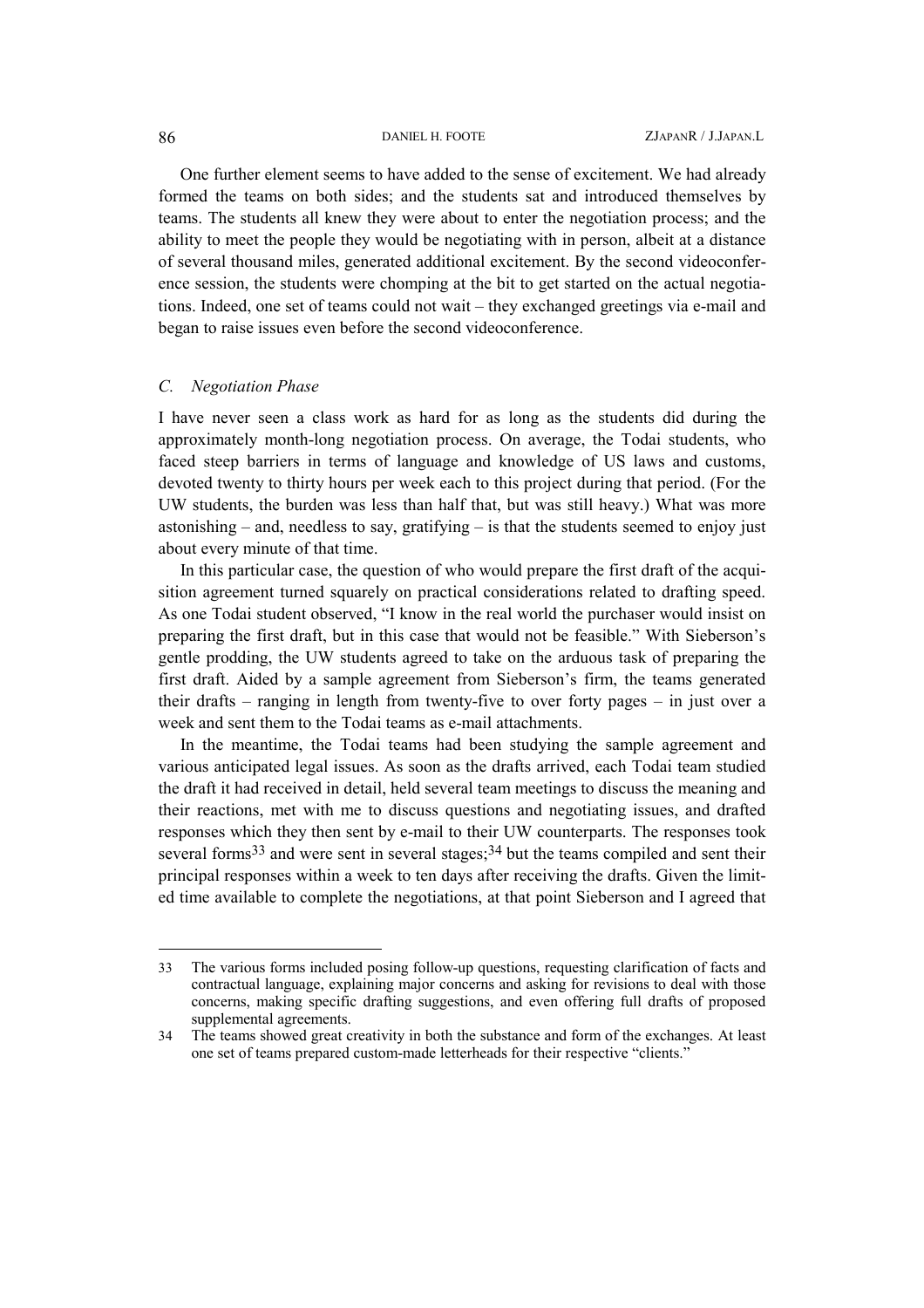$\overline{a}$ 

each set of teams should select three or four key issues to focus on in the approximately two weeks that remained.

Until just one week remained before the December 1 deadline, e-mail remained the exclusive medium of communication. Then, finally, for the last week of negotiations, the teams were able to utilize CU-SeeMe. As mentioned earlier, CU-SeeMe is an Internet-based videochat system. It utilizes a small camera unit that attaches to the top of a PC, along with the necessary software.[35](#page-18-0) In our experience, a separate microphone and speakers are also important to achieve good audio quality; and, to ensure adequate network capacity, an ISDN line connection is needed. It took some time and experimentation to work out the settings for the software on both ends, the best placement of speakers and microphone, etc. $36$  Once the details were worked out, though, the system performed very well. Particularly after experiencing the large-scale monitors in the videoconference sessions, the picture seemed small, at roughly four inches by four inches; and the picture was a bit choppy, since the video feed was only a few frames per second. But faces and reactions could be seen clearly. Moreover, in our experience the audio approached that of a telephone connection, at least when participants spoke

<span id="page-18-0"></span><sup>35</sup> According to the Web site of White Pine Software, makers of CU-SeeMe, the camera unit and software were available in a package for just \$69 in the United States, as of January 2001. For this project, both Todai and UW also needed to acquire and install new PCs, as well as the microphone, speakers, cables, etc. For the second year of the seminar, Todai also will wire two or three additional sites for ISDN access and invest in security measures to protect the equipment. [*Update as of 2005:* With strong encouragement from the dean of the Faculty of Law, in 2003 Todai's Center for Informational Infrastructure (which is less than a five-minute walk from the Law Faculty), acquired an Internet-based Polycom ViewStation videoconference system, and we have used that system for the seminar for the past three years. In the coming year, 2005-06, the seminar will move from the undergraduate level to Todai's new law school; and Todai is in the process of outfitting two classrooms in the law school building with videoconference facilities.]

<span id="page-18-1"></span><sup>36</sup> One basic issue in both Tokyo and Seattle was where to set up the systems in the first place. The existing computer labs were not a realistic option at either school. Having teams of students crowded around a terminal, consulting with each other and speaking in loud voices into a microphone would be far too great a distraction to other users. Yet the location must be secure, must have an ISDN line, and must be accessible to students at the times they wish to conduct the negotiation sessions. The arrangements are complicated by the time difference between the two locations. At UW, the ultimate choice was a storeroom next door to the computer lab, to which access could be provided by the lab technician on duty. At Todai, the stopgap solution this past year was my own office (but new locations are being planned for the coming year).

Another practical hurdle in setting up the CU-SeeMe systems was coordinating the schedules of the computer staff on both ends. The time difference, coupled with the fact that computer staff at both schools faced a seemingly constant stream of other emergencies, made it difficult to get them together at the same time.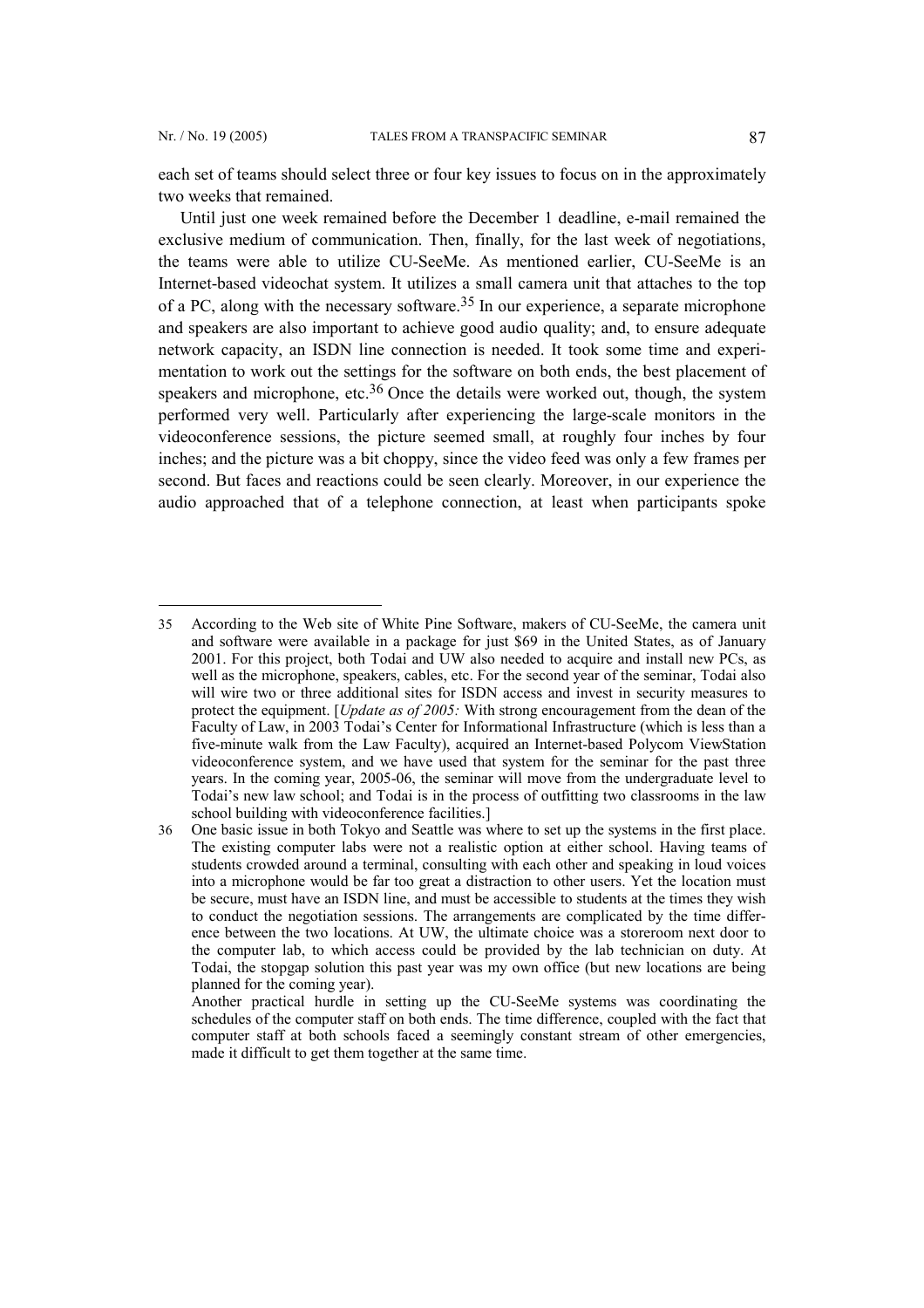directly into the microphone and kept the speakers far enough away to avoid feedback and echo.[37](#page-19-0)

In the limited remaining time available, each team was able to schedule a two-hour "face-to-face" negotiating session utilizing CU-SeeMe, and one team conducted a follow-up one-hour session. By that point, the e-mail negotiations had proceeded far enough that the teams were able to resolve in principle nearly all remaining differences in the CU-SeeMe sessions. The teams then worked out final wording via further e-mail exchanges. The final agreements ranged in length from 33 to 49 pages.

#### *D. Separate Class Sessions*

In the separate class sessions in Tokyo prior to the interview phase, we examined materials relating to interviewing and counseling. Then, in the sessions prior to the negotiation and drafting phase, we examined materials relating to negotiation techniques and the structure and drafting of acquisition agreements, along with several sample acquisition agreements. This was far from enough to make the students into instant experts but did provide a basic introduction.

The fact pattern for the simulation included intellectual property concerns (patent, trade secret, and trademark), labor and employment issues, and environmental clean-up liability, among other issues. I had envisioned focusing on one such issue each week in the separate class sessions during the negotiation phase. This plan quickly proved impractical on two counts. First, the students could not wait; they needed to learn more about all the issues in order to proceed with the negotiations. Second, once the negotiations hit full stride, the students did not have time for such additional study. Instead, we had two whirlwind sessions at the start of the negotiation phase in which we covered certain relevant aspects of all the above issues, plus a few other matters. The remaining class sessions during the negotiation phase were reserved for dealing with specific issues that arose in the negotiations and for meeting separately with each team.

After the negotiations concluded, we spent the next two class sessions in Tokyo comparing the teams' experiences, assessing the results, and examining important

 $\overline{\phantom{a}}$ 

<span id="page-19-0"></span><sup>37 [</sup>*Update as of 2005:* As it turned out, our positive experiences with the CU-SeeMe arrangement the first year were not borne out by experiences in later years. Between the first and second years, UW decided to move the equipment from its original location, a cramped storage room, to more pleasant surroundings. Over the two years that followed the move, the system hardly ever worked well. Fortunately, by the fourth year of the seminar, we were able to arrange weekly negotiation sessions for each of the teams, utilizing the full-scale videoconference facilities, so we never used CU-SeeMe again. I understand that there are now numerous competitors to CU-SeeMe and that the quality of such systems has improved greatly. Nonetheless, once students have experienced large-scale videoconference systems, the small units are far less satisfying.]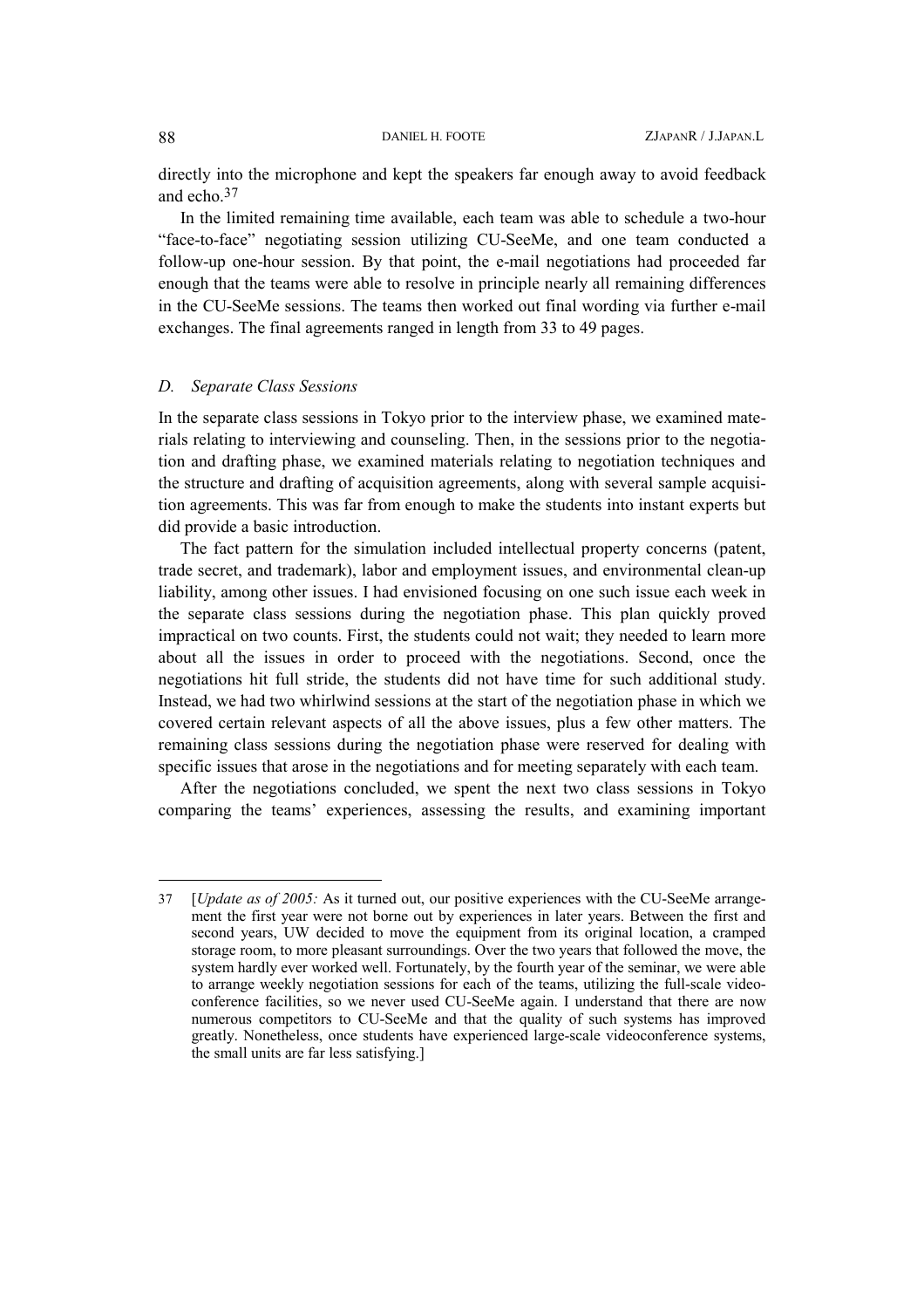aspects of the transaction and the negotiations. The UW side had one such session at the start of December and another in early January.

#### *E. Concluding Videoconference Sessions*

In January, all participants on both sides reassembled for two more real-time videoconference sessions. For the first session, Sieberson and I identified in advance three major issues that had arisen in each set of negotiations. We then gave each group approximately one-half hour to discuss their set of issues. A representative of Todai Team 1 led off with a comment on one of the issues. Then a counterpart from UW Team 1 responded and the two, along with other students, discussed the issue. A second Todai student then raised another issue, to which a second UW student responded. Then a third person on each side did likewise. Teams 2 and 3 proceeded in the same fashion.

Any fears the students might have forgotten the negotiations during the intervening month were immediately put to rest. All nine principal participants on both sides engaged in a high-level discussion of the issues and the dynamics of the negotiation process, all conducted in English. The two-hour session went by very quickly. I observed one significant difference from the initial videoconference session in October. In that very first session, the excitement level remained high throughout, but by the start of the second hour the strain of concentrating so long in English seemed to take a toll on many of the Japanese participants. Some heads started to droop and attentions seemed to wander. In contrast, in the January session all the students in Tokyo – whether they were directly participating in the discussion or not – remained alert and fully engaged from start to finish.

Just three days before the scheduled date of the last videoconference session, word arrived that facilities at UW were not available. Advance reservations had not been made and all videoconference facilities had already been booked. Fortunately, we were able to reschedule five days later. Although several students had other obligations and could not attend, a substantial majority on both sides participated in an open-ended and lively discussion of cross-cultural communication and negotiation issues, and of lessons for future years. One proposition on which everyone agreed was that, while the videoconferences, e-mail exchanges, and CU-SeeMe sessions all are valuable, there still is no substitute for direct face-to-face meetings. The unanimous view was that the project should culminate by bringing the teams together for a few days of face-to-face negotiations in Tokyo, Seattle, or perhaps the midway point of Hawaii!

[*Update as of 2005:* Over the first five years of the course, the basic structure and elements have remained remarkably stable. Inevitably, though, many of the specifics have changed. To mention just a few of the major changes:

Collaborators have changed. Sieberson moved to Oregon, necessitating a shift in collaborators on the UW end; and various guest experts have participated in the videoconference sessions over the years.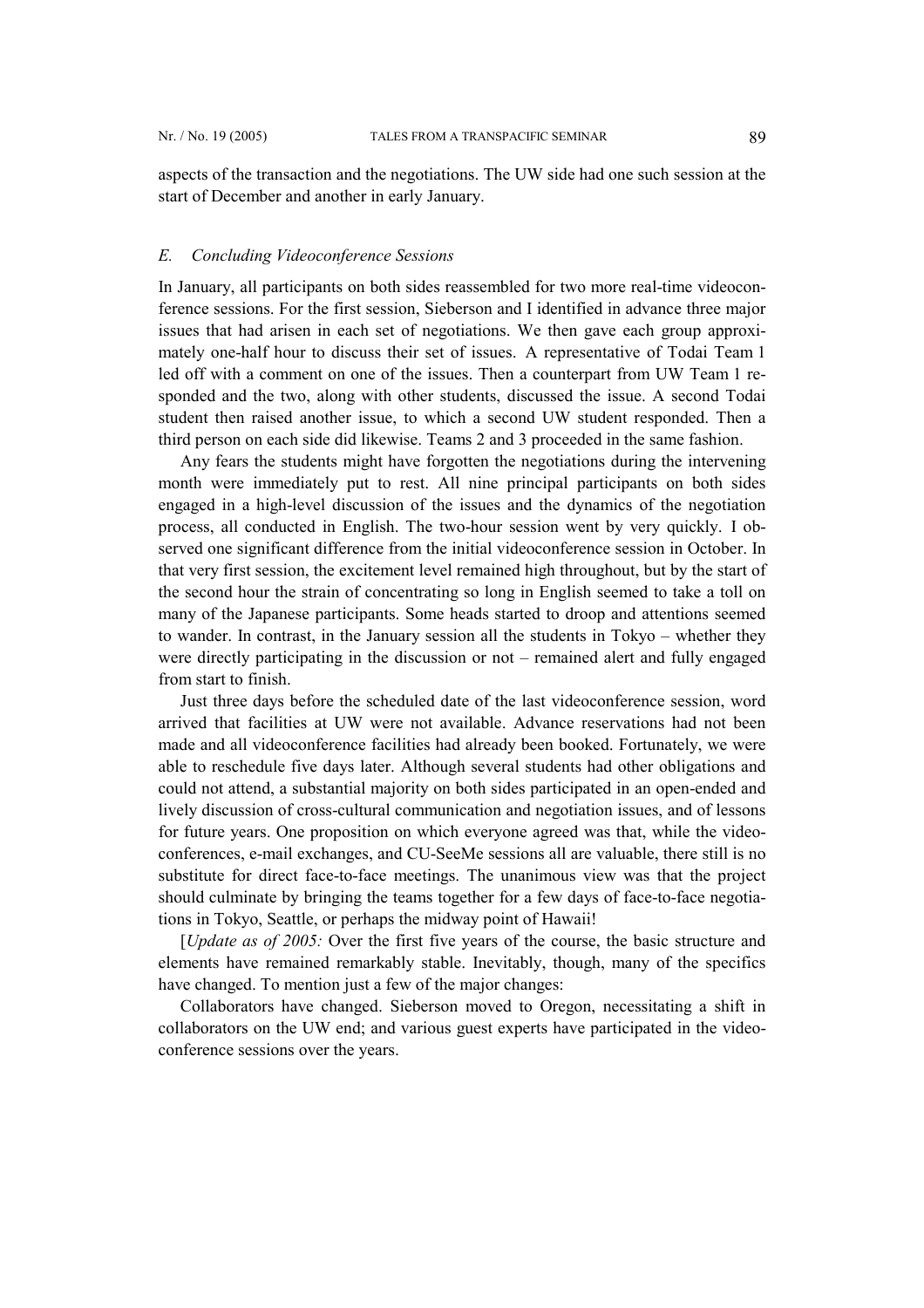The composition of students has shifted. On the Todai end, most of the students are undergraduates, with a few Japanese graduate students and a few foreign graduate students each year (including, over the years, students from Australia, Brazil, Hungary, Mongolia, Spain, Taiwan, and the US). On the UW end, for the past three years a majority of the students have come from the LL.M. programs in either Asian Law or Intellectual Property, with students (many with practice experience) coming from a wide range of nations outside the US (including Belgium, China, Iran, Italy, Japan, Korea, Spain, and Vietnam). As a consequence, while the fact patterns remain squarely US/Japan transactions, the negotiators themselves are much more diverse; and aspects of cross-cultural communication and cross-cultural negotiation have become even more complex. (The 2005-06 year will bring yet another major change. On the Todai end, the course will shift from the undergraduate level to the third year of the new graduate-level law school.)

The simulations have changed. So far, each year the simulation has involved a corporate acquisition. For the past three years we have framed the simulations as acquisitions of a Japanese company by a US company. This has allowed us to allocate responsibility for preparing the first draft to the US side, while making that allocation of initial drafting responsibility more realistic. Another innovation has been to prepare separate fact patterns for two "principals" on each side, with some conflict in their respective interests (*e.g.*, officer of parent company and president of subsidiary on acquiror side; two cousins, each holding 50% of shares, on acquiree side). By doing so, we have introduced some tension into the internal relations on each side, typically requiring intra-team negotiations to adjust those interests. For the first three years, we developed a completely new simulation each year. The fourth and fifth year, we used the third-year simulation again, but with modest revisions to the fact patterns each year. Interestingly, even those modest changes led to very different dynamics for the negotiations. (Moreover, individual students, true to their role-playing, have interpreted the fact patterns in different ways, again leading to different dynamics for the negotiations of the various teams.)

Perhaps the most noticeable change has come on the technology front. Both Todai and UW have acquired Internet-based videoconference facilities with large-scale monitors and excellent audio. Since these facilities are Internet-based, telephone line charges no longer apply, so the cost of use is very low. In addition to the four "all hands" videoconference sessions, each of the three teams has been able to use the videoconference facilities for a one-hour face-to-face negotiation session each week, for the six weeks of negotiations. Next year is likely to bring a further improvement in facilities. Todai's new law school is in the process of outfitting two classrooms for videoconference use, with the new facilities to have two monitors – one for video of the participants, the second allowing the teams on each end to view the contract language as they revise it on screen.]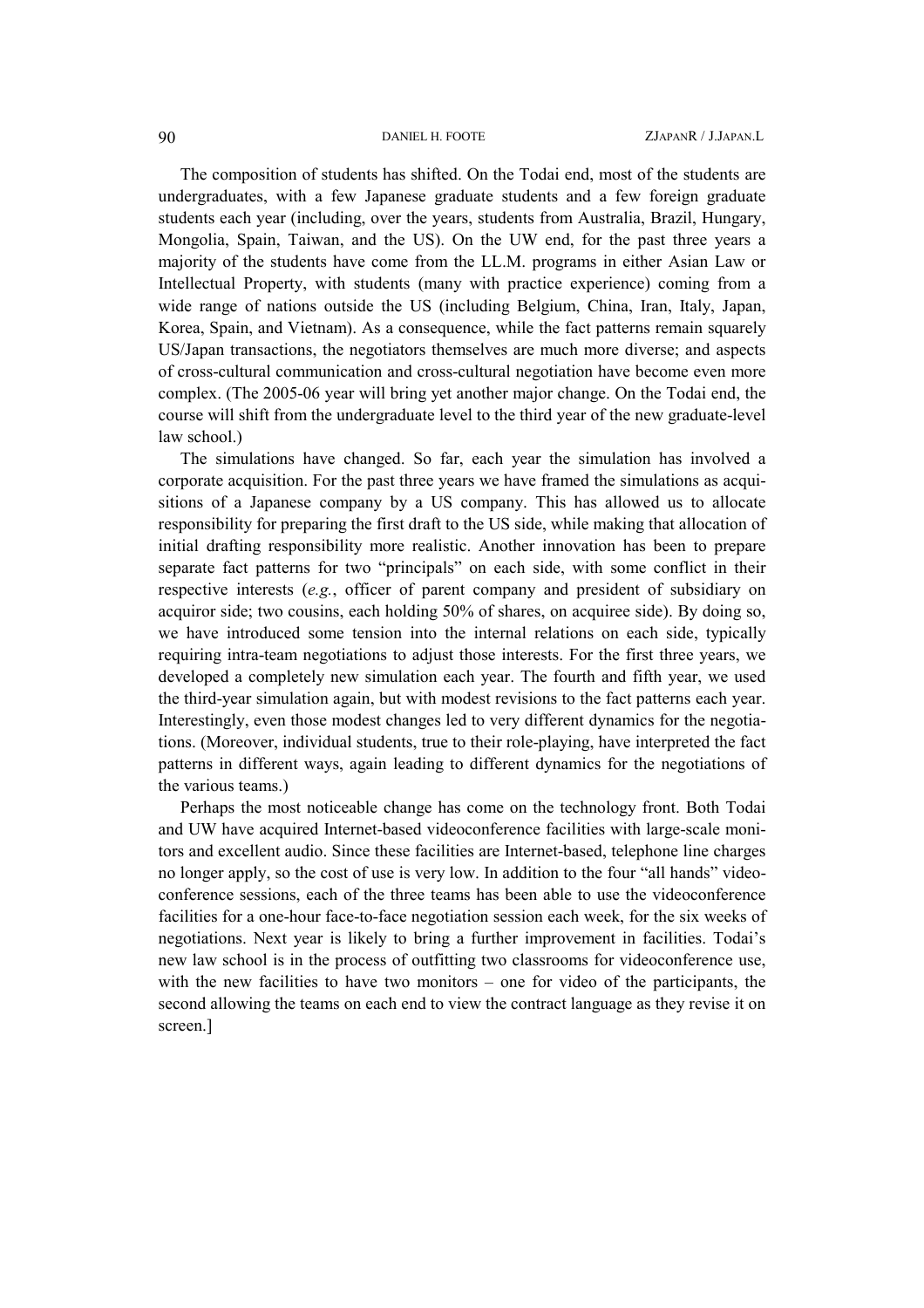l

#### IV. EDUCATIONAL BENEFITS

The educational benefits of the project extend broadly. When the American Bar Association's Task Force on Law Schools and the Profession compiled its report on Legal Education and Professional Development (the so-called MacCrate Report) in 1992[,38](#page-22-0) it identified the following ten "fundamental lawyering skills" that should be imparted through the educational process: problem solving, legal analysis and reasoning, legal research, factual investigation, communication, counseling, negotiation, litigation and alternative dispute resolution procedures, organization and management of legal work, and recognizing and resolving ethical dilemmas. In Japan, the Justice System Reform Council compiled a similar list. In its Interim Report issued in November 2000, that Council identified the following "qualities essential for the legal profession in the  $21<sup>st</sup>$  century": "such basic qualities as rich human nature and sensitivity, broad education and specialized knowledge, flexible thinking power, and abilities in persuasion and negotiation, along with such additional skills as powers of insight into society and interpersonal relations, appreciation of human rights, knowledge of cutting-edge fields of law and of foreign law, and an international perspective and language ability."<sup>39</sup> The report also recommended that legal education incorporate a mix of theory and practice and promote collaboration in teaching between scholars and practitioners.

The joint Todai/UW seminar alone of course could not ensure mastery of all of these skills and qualities, but it did incorporate substantial elements of all the items on both of the above lists (not to mention such other skills as legal drafting and teamwork). Considering the ten fundamental lawyering skills identified by the MacCrate Report, this project, from the very outset, necessitated (1) factual investigation, (2) communication (initially between lawyers and clients), (3) counseling, and (4) problem solving. Almost immediately, students found themselves heavily engaged in (5) legal research and (6) legal analysis and reasoning, with considerable focus on the possibility of (7) litigation or alternative means for resolving labor and environmental disputes (and on the possibility of litigation over the enforceability of the Memorandum of Understanding itself). The students also very quickly faced the need to (8) organize and manage the broad range of legal work involved. Needless to say, (9) negotiation lay at the center of the month-long second phase of the simulation. Yet the need for all of the other skills listed above also continued and, if anything, intensified throughout that second phase. Students quickly discovered, for example, that factual investigation does not end when negotiations begin. And communication skills of course took on even greater importance and far greater difficulty when Todai students began to interact with

<span id="page-22-0"></span><sup>38</sup> AMERICAN BAR ASSOCIATION, SECTION OF LEGAL EDUCATION AND ADMISSIONS TO THE BAR, Legal Education and Professional Development: An Educational Continuum, Report of The Task Force on Law Schools and the Profession: Narrowing the Gap (Chicago 1992).

<span id="page-22-1"></span><sup>39</sup> SHIHÔ SEIDO KAIKAKU SHINGIKAI [Justice System Reform Council], *Chûkan hôkoku* [Interim Report], issued Nov. 20, 2000, reprinted in: Jurisuto 1191 (2000) 143.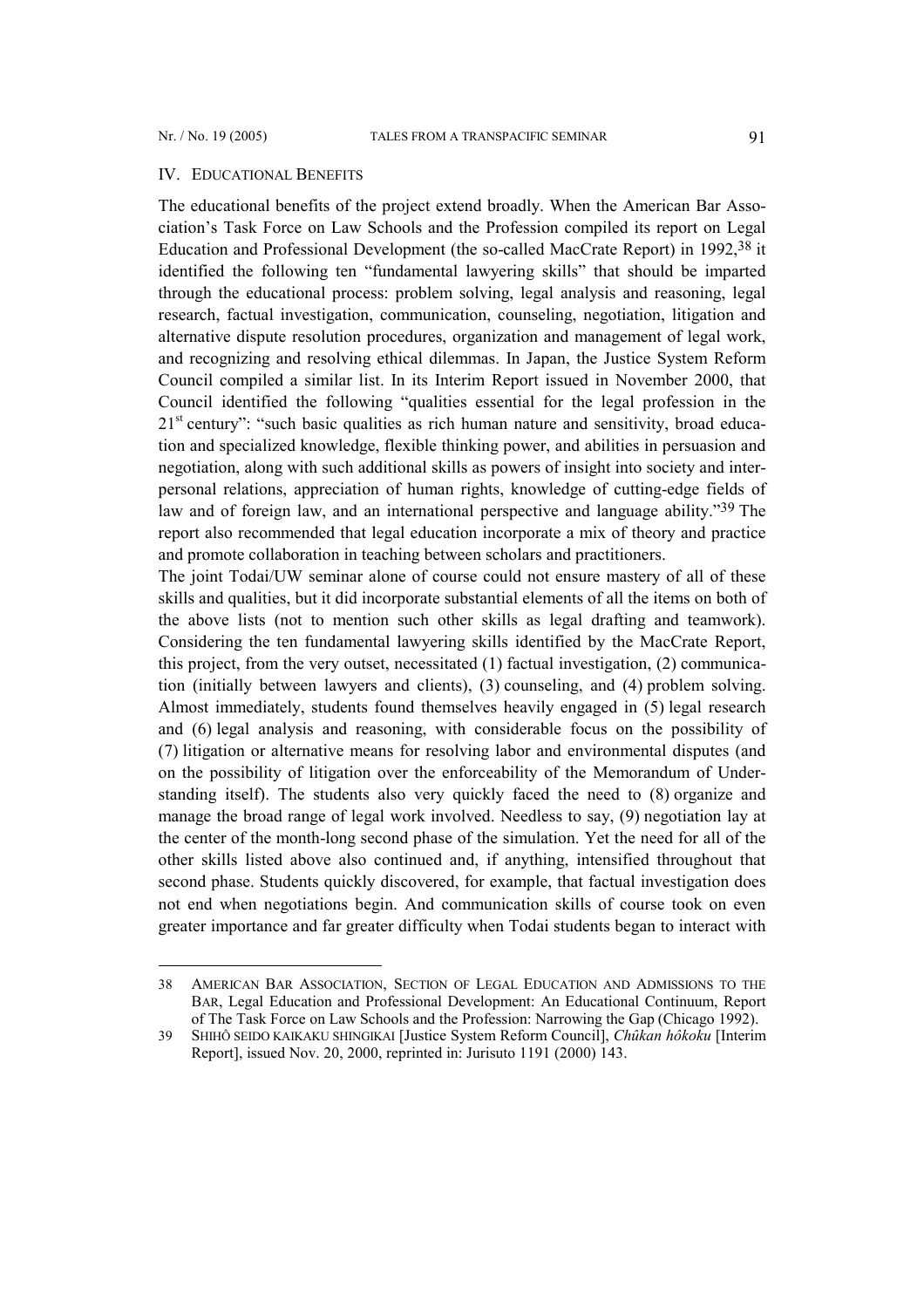their UW counterparts. Finally, as mentioned earlier, Sieberson's inquiry regarding the impact of malpractice concerns generated considerable study and a lively discussion of (10) ethical dilemmas and professional responsibility standards.

Similar observations could be made regarding each of the "essential qualities" identified by the Justice System Reform Council. Given the ongoing debate over legal education reform in Japan, one particularly noteworthy aspect was the collaboration between practitioners and academics, with a mix of practice and theory.

Comments from the Todai and UW students, both oral and in thorough written evaluations, confirm the broad educational benefits of the seminar. In their evaluations, students offered numerous suggestions for ways to improve the seminar in the future, several of which are mentioned later. Overall, however, students were overwhelmingly positive about the experience and repeatedly expressed the hope the seminar will continue in future years. Indeed, a frequently repeated theme in the student evaluations was a desire that the seminar not only be continued, but that it be expanded.<sup>40</sup> As these comments reflect, the students displayed a great thirst for offerings of this type.

One category of comments focused on practical skills. For example, in some form, nearly every student commented that the seminar provided a much better understanding of the structure, contents, and terminology of contracts, and of negotiation techniques and the drafting process. Most Todai students also noted that they had learned a great deal of English, both legal and non-legal. As one student commented, through the seminar she gained confidence that, even if she could not express herself perfectly in English, she could convey the gist of her views.

Another category of comments focused on the value of the involvement of practitioners. Many students commented that, through the participation of practitioners from both Japan and the United States, they gained a much better appreciation for the roles played by attorneys and by corporate legal departments, as well as for differences in practices and attitudes between the two nations.

The latter point ties to another broad category of comments, which focused on the importance of the mix of theory and practice. Several students on both sides noted that they had read articles and listened to lectures discussing differences in contract style and contract consciousness between Japan and the United States, but those articles and lectures always had seemed vague and abstract before. Through the seminar, the students observed, they gained a concrete understanding of the differences. Several students also noted the value of studying foreign law in a concrete context.

Another frequently voiced set of comments emphasized that the seminar had revealed the need for further study. Several students observed that the seminar had shown

l

<span id="page-23-0"></span><sup>40</sup> Two Todai students even prepared detailed outlines for expanding the seminar to a yearlong offering; and a few students suggested adding a second simulation project with another university within Japan, or elsewhere in Asia, or in Europe. (As they observed, addition of a non-US university would enable further comparison of negotiating styles.)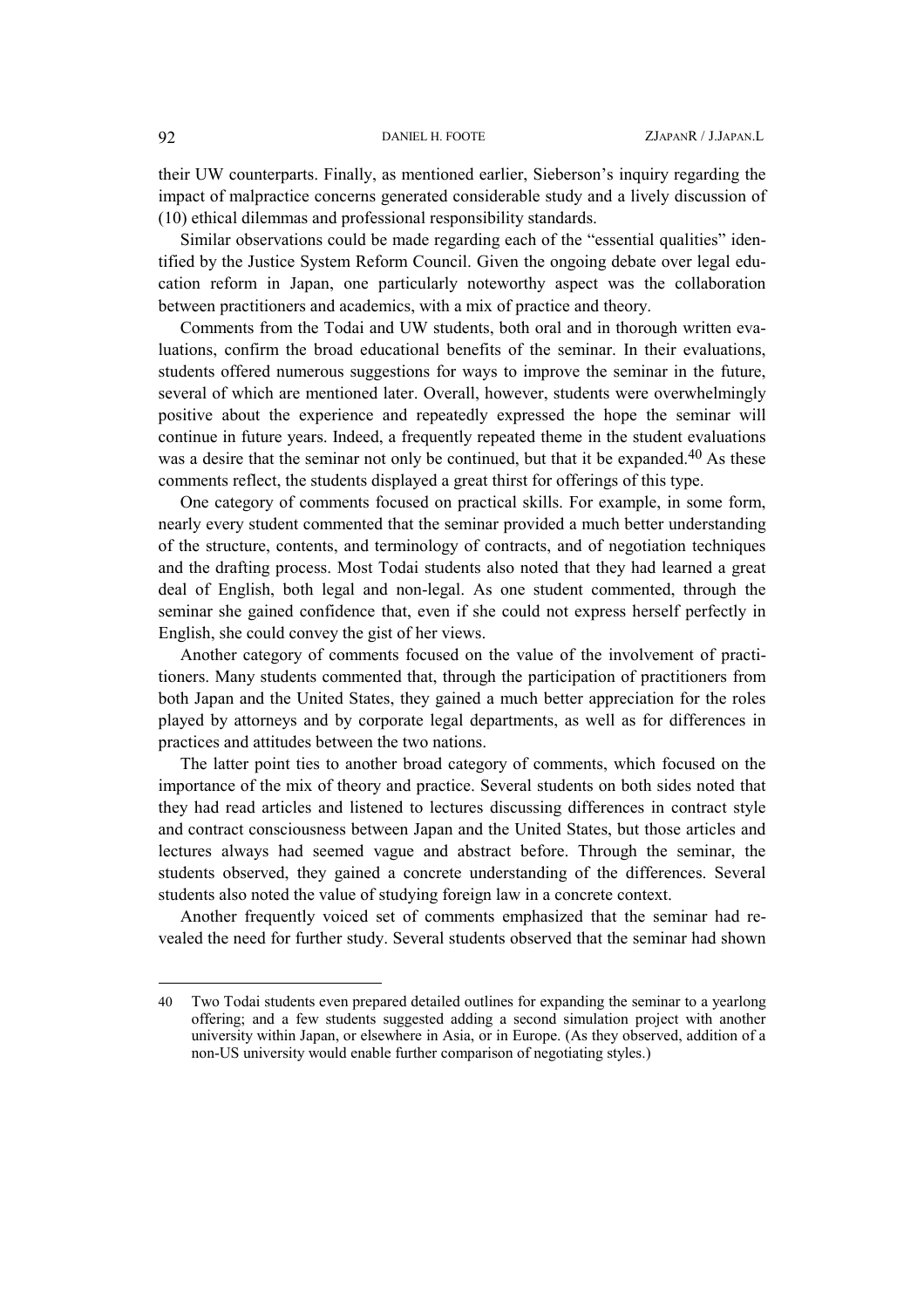l

how important it was for those engaged in international transactions to understand not just the foreign nation's law, but the society, culture, business practices and the like, as well 41

Finally, a common theme in the students' comments on both sides was the value of the interaction with the foreign students.

Admittedly, most of the above educational benefits can be attained to some degree through a purely domestic simulation course or, as in the case of the prior UW International Contracting model, by involving foreign students studying at a US law school as simulation participants. Many of the benefits, however, were greatly enhanced by the truly transnational nature of this project. For the Japanese students, the month of negotiations constituted something of an immersion course in English; and for students on both sides, the seminar provided an unrivalled experience in cross-cultural communication. The interaction between teams of students with very different backgrounds demanded greater sensitivity and attention to interpersonal relations than would be the case in a domestic simulation. The study of foreign law took on more importance and a greater sense of reality in the context of negotiating a concrete transaction with "lawyers" from the other jurisdiction; and the interaction with foreign students provided a valuable international perspective. The videoconferences, interactive video sessions, and widespread use of online research tools (not to mention the extensive reliance on email) provided exposure to technological tools that will undoubtedly become commonplace in business settings and legal practice within the next few years. Finally, and perhaps most importantly of all, the seminar provided students from the two nations the chance to get to know each other in the context of a shared – and rather intense – experience.

In addition to the above educational benefits, the project has generated spillover benefits with regard to research. One is the Web site for the project. The Web site remains a work in progress; but there are plans for further refinement prior to the coming year's offering of the seminar and in the years ahead. I envision that the Links page, in particular, will provide a useful tool for locating information on Japanese and US law, business, and society; international contracting; and other relevant topics.

One item already referenced on the Links page is the Web site of the Contracting and Organizations Research Initiative (CORI) at the University of Missouri. That site contains an archive of over 3000 actual contracts from the United States, sorted by category and searchable on-line. Learning of that site has given rise to discussions with other colleagues at Todai regarding the possibility of assembling a similar archive for

<span id="page-24-0"></span><sup>41</sup> Along similar lines, one Todai student (who has passed the Judicial Examination and plans to become an attorney) commented that the seminar had demonstrated to him how important it was to understand accounting. He announced that he had decided to pursue a CPA license, as well.

<sup>41</sup>a See article by ANDERSON / EIZUMI in this issue, p. 101 note 22.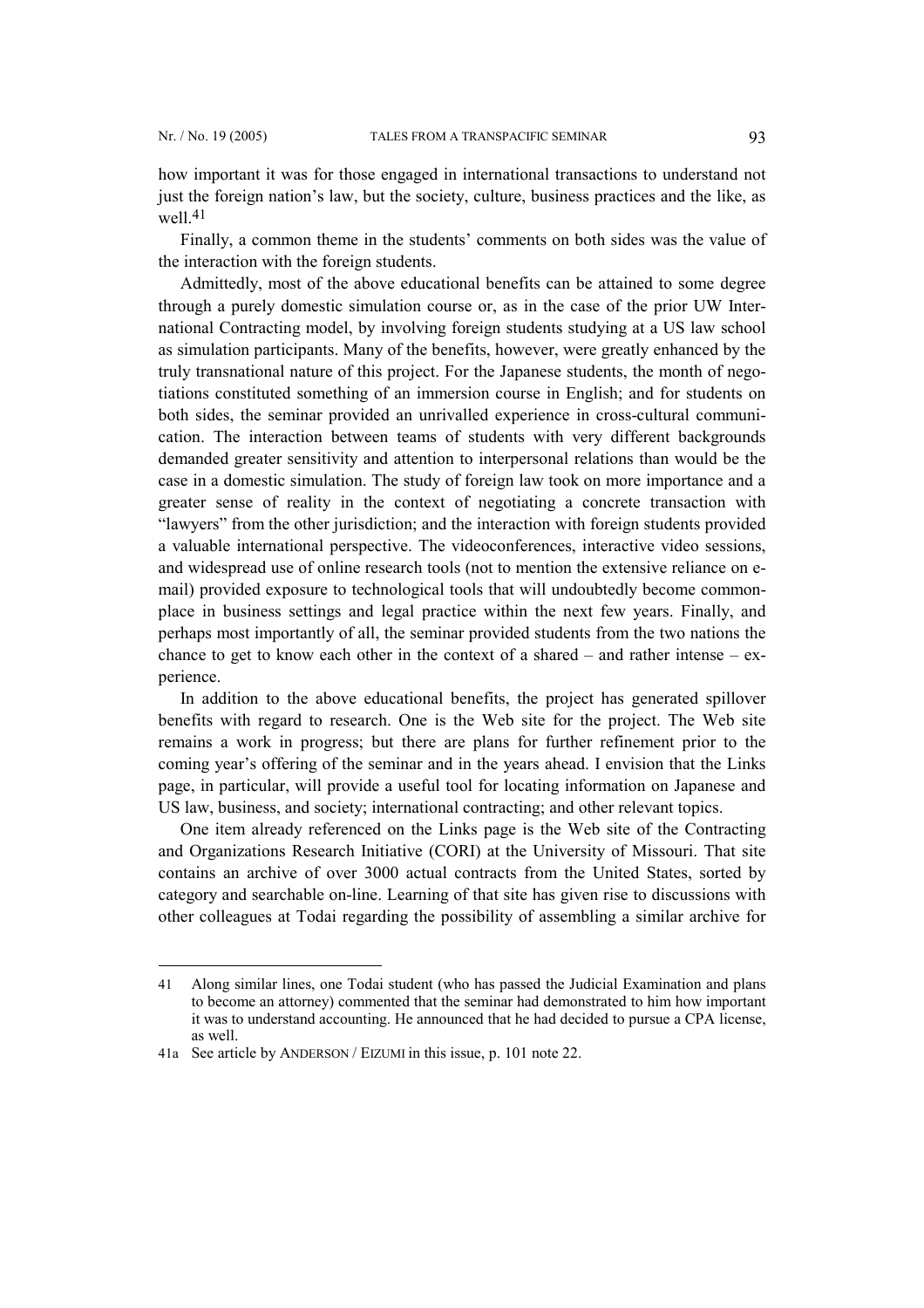Japanese contracts. If those discussions succeed, the new archive will represent a valuable resource for studying comparative contracting behavior and other topics.

Over time, the experiences of the teams involved in negotiations in this project should also provide a set of data to test various propositions relating to differences in negotiating styles and contract consciousness between the United States and Japan.

As a final set of benefits, this project may help spur other collaborations in the future. At UW, discussions are already underway regarding the possibility of using the same basic format for a joint International Contracting course with institutions in China or elsewhere in Asia and with an institution in Europe. At Todai, colleagues from the law faculty and other faculties have expressed interest in the possibility of using some of the same technological tools to develop joint offerings in other fields. Thus, just as this project grew out of the International Contracting course and the UW/Tohoku engineering collaboration, this seminar in turn may stimulate other innovative projects.

[*Update as of 2005:* Over the first five years, student comments about the course have remained enthusiastic and highly consistent; and the above list of educational benefits continues to apply. Unfortunately, the news with regard to the anticipated research benefits is not quite so rosy. The Web site received little use for the first two years, and faded away after the Web site coordinator at UW who had developed the site moved to a new position. Efforts to create a CORI-style contract archive in Japan failed. The CORI archive in the US (which, as of January 2005, exceeds 25,000 contracts) consists mainly of contracts made available through public disclosure filings, primarily filings with the US Securities and Exchange Commission. Japan does not have a similar system for mandatory public disclosure of actual executed contracts, and efforts to gain access to actual contracts were unavailing. The very wide range in nationalities and backgrounds of the team members at both Todai and, especially, UW make it virtually impossible to use the experiences from this seminar to test propositions regarding negotiating behavior of Japanese and Americans. And, at least to date, while many colleagues at Todai have expressed interest in the seminar, it has not spurred other videoconference-based transnational collaborations. I remain hopeful, though, that more such collaborations will develop when the videoconference facilities become available on-site in the law school building. Thus, most of the items on the above list of anticipated research benefits remain unfulfilled. This seminar and other negotiation-related courses and projects at Todai and other universities in Japan have, however, led to a wide range of research on negotiation and negotiation training, including several new books.]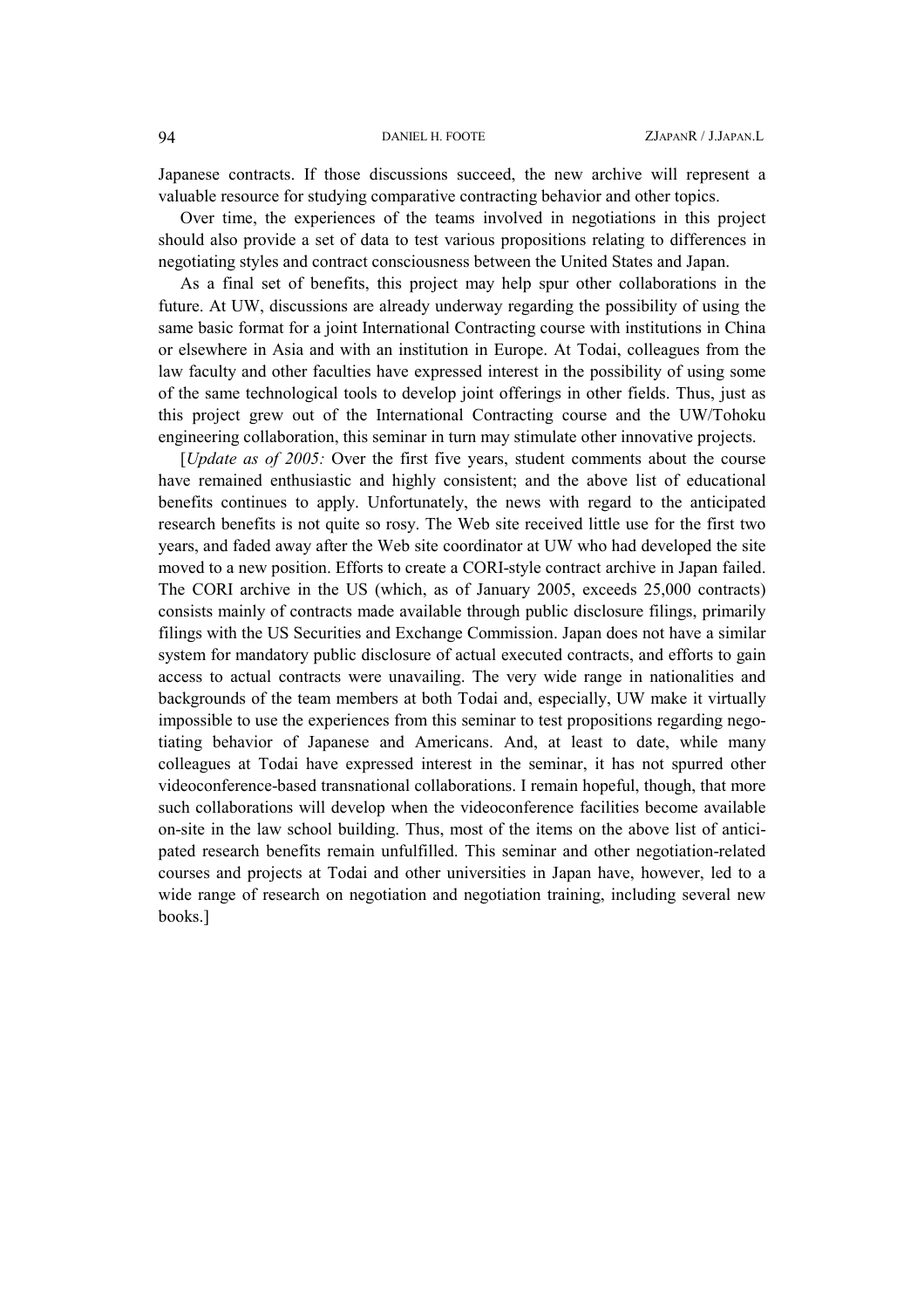#### V. IMPLICATIONS FOR JAPANESE LEGAL EDUCATION

This seminar was not totally unique for Japan. In the early 1990s, during a year as visiting professor at Tohoku University, Haley tried to set up just such a joint seminar with UW, but found that the technology still was not sufficiently advanced. As I recently discovered, however, Prof. Gerald McAlinn of Aoyama Gakuin University in Tokyo collaborated with Prof. Arthur Rosett at UCLA School of Law on a joint contracting project for a few years in the late 1990s, in which Japanese students acted as "clients," obtaining advice by e-mail from US "attorneys" enrolled in Rosett's first-year Contracts class. Others may well have pursued similar projects. Furthermore, this was not the first seminar at Todai to incorporate a negotiation simulation. Kashiwagi, again with the collaboration of McAlinn, included negotiation simulations on a smaller scale in a number of his International Business Transactions seminars; another colleague regularly teaches a Negotiations seminar which utilizes simulations; and several other colleagues have used simulation exercises. This seminar also was far from the first to involve collaboration with practitioners.

Nonetheless, this seminar was unusual for Japan in a number of respects, quite apart from the technical elements and the transpacific dimension. As examples, the use of a major simulation was unusual; the collaboration with practitioners was unusual; and even the heavy practice orientation itself was unusual.

The experience with the seminar reveals several important points for Japanese legal education. First, as the reactions of the Todai students reflect, there is a tremendous thirst among students in Japanese law faculties for offerings of this sort. Indeed, the very fact that a seminar by a relatively unknown new professor could be as heavily oversubscribed as was this one attests to the same point. Second, despite the stereotype that Japanese students work very hard during high school in order to gain admission to the most prestigious universities but then relax during college, the experience with this seminar demonstrated that Japanese students are fully up to the challenge of an offering of this sort and, when given an exciting project to pursue, will devote time and energy to it. Third, while setting up a two-nation, two-university joint seminar may not be easy, in a city such as Tokyo it should be eminently feasible to construct a stimulating singleuniversity seminar that mixes theory and practice. Tokyo has a large number of outstanding practitioners who would be dedicated and effective teachers. Given the opportunity, many of them undoubtedly would be delighted to collaborate on designing and implementing seminars that blend theory and practice. The result would not only be educational and stimulating for students, it also likely would be educational and stimulating for the academic collaborator and the practitioner collaborator alike.

In the current debate over establishment of new law schools in Japan, a number of universities, along with representatives of the organized bar, are giving considerable attention to the possibility of organizing such collaborative, practice-oriented course offerings. Accordingly, in the event the Japanese Diet adopts the Justice System Reform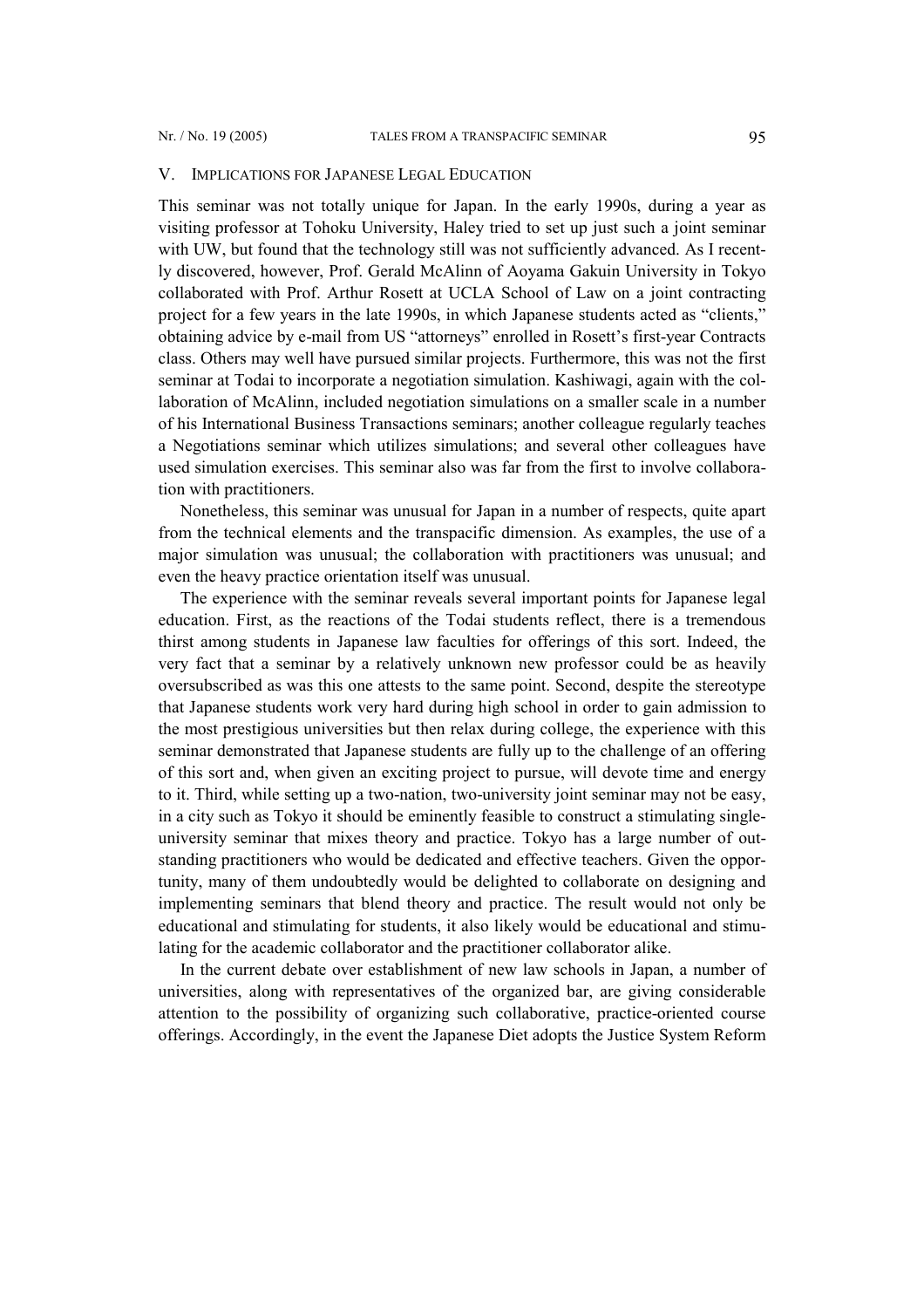Council's proposal and approves the establishment of a new law school system, it seems likely the new institutions will incorporate many such offerings.<sup>42</sup>

Whether collaborative offerings with a practice orientation will increase at the law faculty level is far less certain. My personal sense is that, if the new law school system becomes a reality and the law schools begin to introduce such offerings, the existing law faculties will follow their lead. If the Diet does not adopt legislation recognizing the new law school system, presumably there should be even greater pressure on the existing law faculties to expand their practice-oriented offerings. Paradoxically, though, in that case it is entirely possible the status quo will remain intact, with only modest gradual increases in collaborative and practice-oriented offerings.

#### VI. LESSONS FOR FUTURE JOINT PROJECTS

In hopes that the joint Todai/UW seminar may provide hints for others considering similar projects, I will close by suggesting a few lessons drawn from the experience: first, a few lessons regarding the coming year's offering of this seminar, followed by a set of broader lessons.

#### *A. Lessons for the Coming Year's International Contracting Seminar*

For this particular seminar in the coming year, items for improvement include: refining the schedule so students have a longer period for the negotiation, coordinating in advance on drafting the problem and assembling appropriate class materials for both sides, structuring the problem so it involves more elements from the laws of both nations, incorporating participants from the LL.M. program and perhaps the Business School at UW and seeking more participants with actual business experience at Todai, and, of course, utilizing CU-SeeMe from a much earlier stage.

### *B. Important Considerations for Other Transnational Collaborations*

Turning to broader lessons for others contemplating a joint offering linking two or more institutions, whether domestically or across national boundaries, the following is a listing of important considerations drawn from the past year's experience.

*Administration Support:* One important factor is being sure the administrations of both institutions support the initiative. Such support is linked to at least two other factors listed below: funding and flexibility. The connection to funding is obvious. The flexibility aspect may be even more important, though, since special accommodations

l

<span id="page-27-0"></span><sup>42 [</sup>*Update as of 2005:* In fact, the new law schools have instituted a wide range of practicerelated offerings.]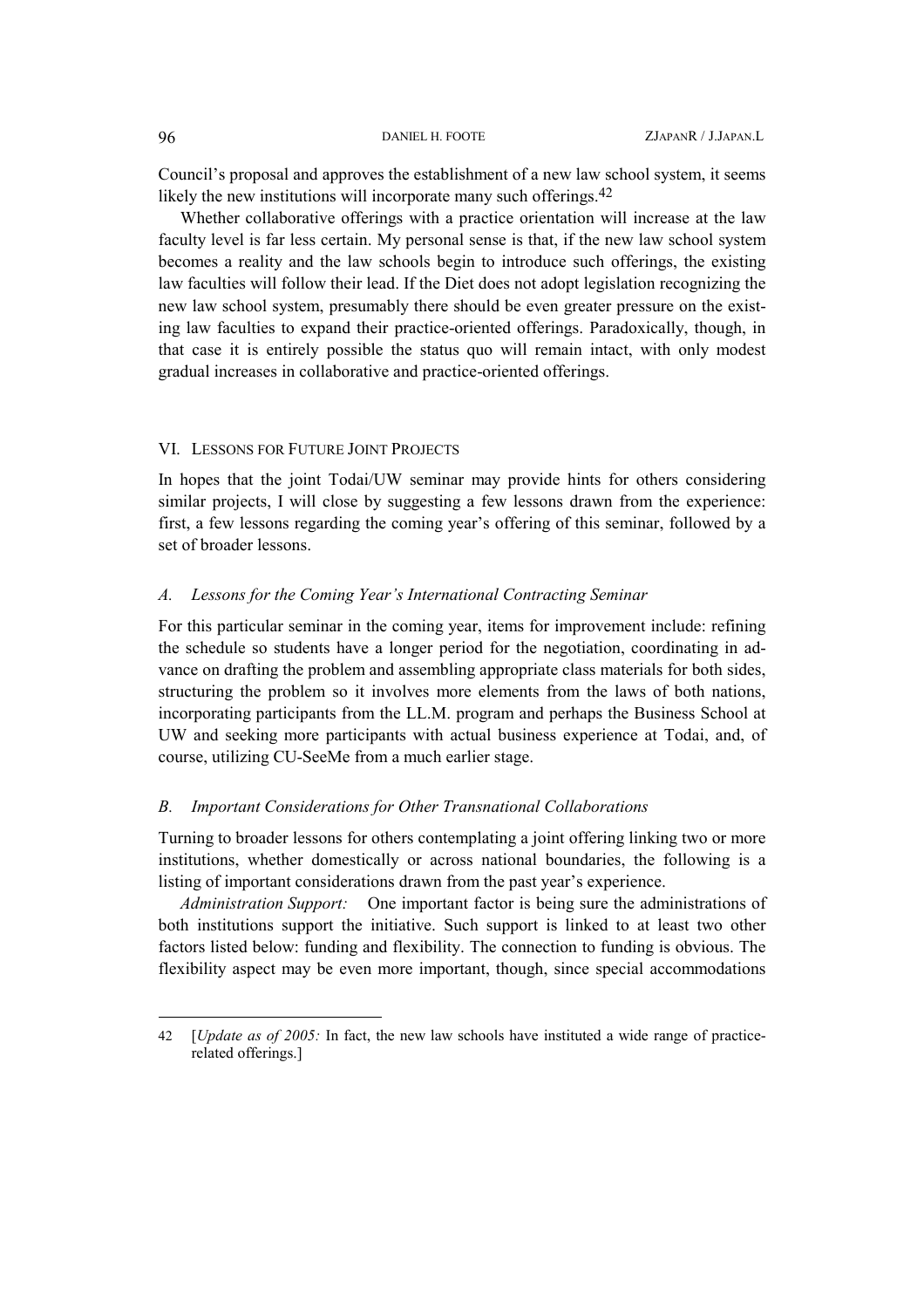are likely to be needed for various aspects of the new program. [*Update as of 2005:* Support by the administrations at both Todai and UW has continued to remain very important. At both institutions, the administrations have supported acquiring and refining the videoconference facilities and have made accommodations with regard to such aspects as scheduling and staff support.]

*Faculty Support:* Having strongly committed faculty collaborators on both ends is very important, for obvious reasons. Support by other faculty members can significantly enhance the project.

*Staff Support:* Support from computing and communications staff on both ends is crucial with respect to the technical aspects. Staff support is important for many other aspects, as well.

*Coordination of Technology:* Coordinating and ensuring compatibility of the technology is vital. The technology should all be up and running at both institutions in advance and connections should all be tested. To ensure compatibility, it would be ideal for a knowledgeable member of the computing and communications staff from one institution to visit the other institution in advance and consult directly with the corresponding staff there. Necessary equipment should be installed in locations that are secure but also are accessible at the times the equipment will be needed, taking into account time differences between the participating institutions.

[*Update as of 2005:* One additional lesson from the first five years is the importance of ease of operation for the videoconferencing equipment. Vendors have a tendency to push the most up-to-date, sophisticated technology – not least because the profit margin on such equipment is generally high. Mastering the operation of sophisticated equipment or software packages often requires considerable training and practice, however; and more elaborate setups sometimes require the continual presence of trained technical staff. That has proven to be the case with the videoconferencing facilities at UW. In 2003, UW's law school moved into a beautiful new building. There, the videoconference equipment is state-of-the-art quality, with multiple cameras and individual microphones at each desk; but the control panel used to operate the system is located in a separate control room adjacent to the classroom, and a technical staff member must be present at all times to run the system. In contrast, the single camera setup at Todai (a Polycom ViewStation) can be operated with a small, easy to use, hand-held remote control; at each session I designate one student as the camera operator, thereby minimizing the need for technical staff support.]

*Coordination of Content:* The content of the joint offering should be coordinated and relevant materials prepared in advance. For this purpose, the collaborating faculty members should meet in person well in advance.

*Coordination of Schedules:* Academic calendars must be coordinated, which may in turn necessitate various accommodations. If real-time conferences are planned, time differences between the two institutions must be taken into account in scheduling. Necessary facilities should be reserved far in advance.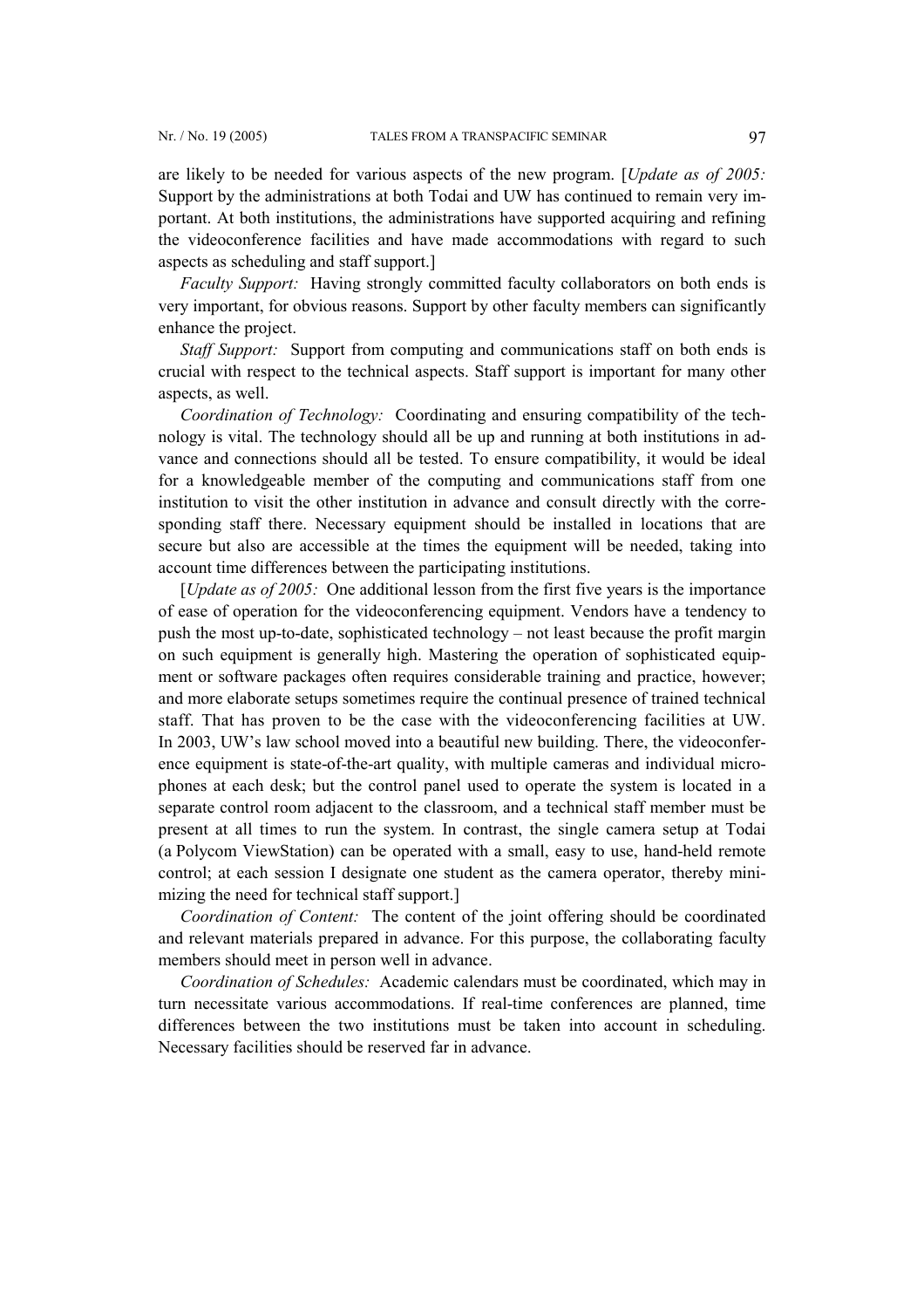*Coordination of Students:* If students will be working on projects together, efforts should be made to ensure the students have a compatible level of skills and experience. As mentioned earlier, in the context of the contracting simulation, it would be valuable to include business school students as well as law students. Needless to say, however, the more institutions involved, the greater the coordination burdens become.

*Coordination of Credits and Workload:* Consideration should be given to ensuring the number of credits received by students at the two schools is roughly equal. A great imbalance in credits may represent a hidden barrier to student cooperation.

*Publicizing the Offering; Web Site:* To ensure a meaningful level of student interest, it is important to publicize the offering in advance. One means of publicizing the offering is to have a well-organized Web site. A good Web site also can aid in many aspects of coordination and can help link the students at the participating institutions.

*Funding:* During the start-up phase, additional funding is likely to be needed for the purchase and installation of necessary equipment; but one should not assume the expense will be prohibitive, since costs are coming down steadily and the total initial capital cost is far lower than many people realize.<sup>43</sup> Of course, even after the initial investment has been made, other costs are inevitable. These include maintenance and security of the equipment, providing technical staff for videoconferences and other needs, and, where necessary, long-distance telephone charges for the videoconference connections.[44](#page-29-1) Another ongoing expense is the travel budget needed for the collaborating faculty members to meet in person for planning purposes.

*Flexibility:* Of all the factors on the list, this is by far the most important. Virtually all aspects of organization and coordination demand flexibility – on the part of the institutions, the administrations, the faculty, the staff, and the students.

*Energy:* In light of all the other items on this list, the need for energy should go without saying.

 $\overline{\phantom{a}}$ 

<span id="page-29-0"></span><sup>43</sup> As mentioned earlier, as of January 2001, the Polycom ViewStations we used for the full group videoconferences were listed on Polycom's US Web site at under \$10,000 each and the CU-SeeMe software and camera together were listed on White Pine Software's Web site at just \$69. These figures do not include other equipment, cables, etc., or installation costs.

<span id="page-29-1"></span><sup>44</sup> The advent of Internet-based videoconferencing equipment should eliminate the expense associated with long-distance charges, however. [*Update as of 2005:* As mentioned earlier, for the Todai/UW collaboration, Internet-based videoconferencing has in fact eliminated long-distance charges. On the Todai end, the equipment is sufficiently simple to operate that students can control the camera angle and focus, thereby minimizing the need for technical staff support. At UW, though, as mentioned earlier, the state-of-the-art facilities, while providing much more impressive video capability, require coordination by a technical staff member at all times.]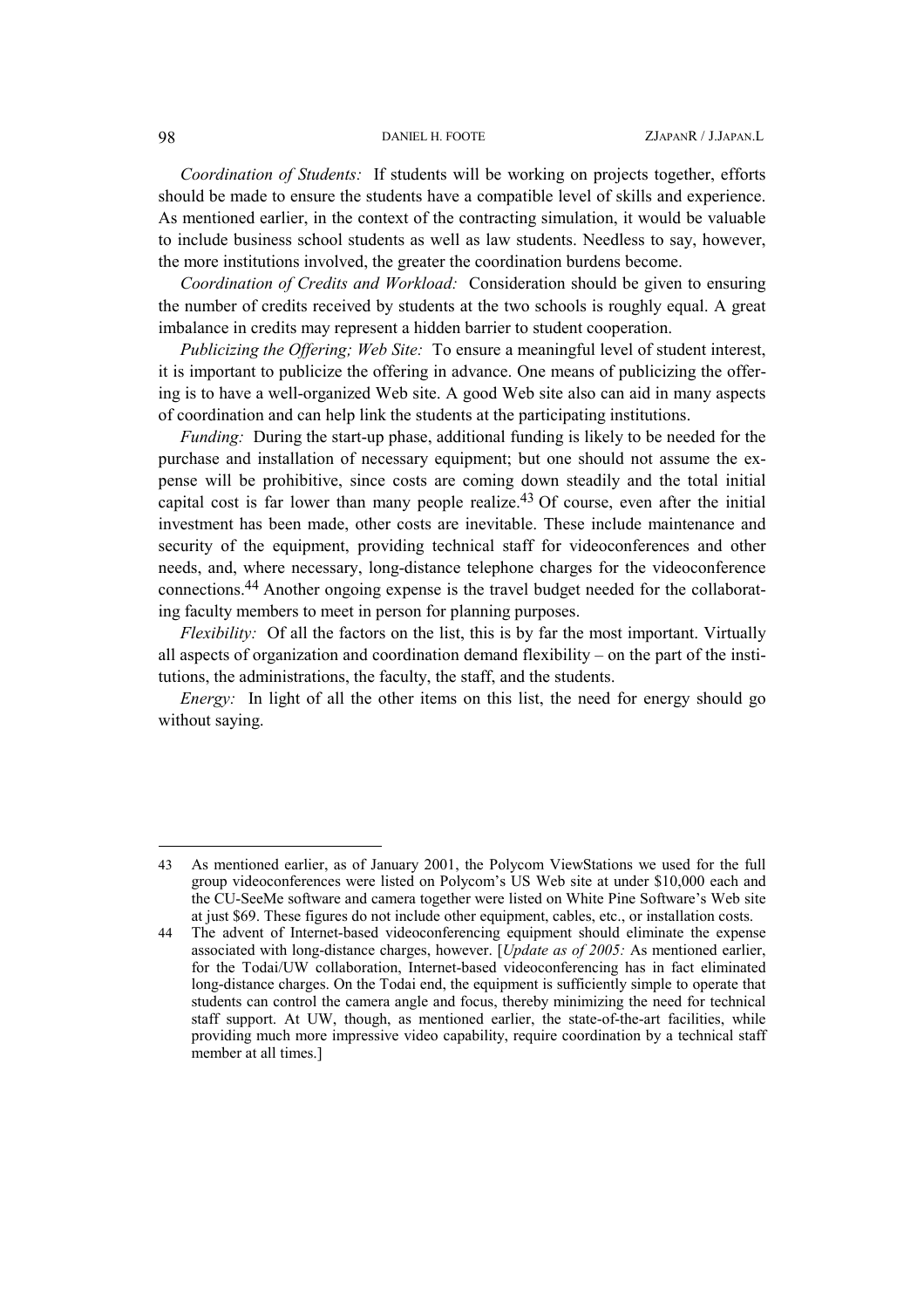l

#### *C. Final Lesson: Do Not Let the Preceding Set of Lessons Deter You*

The twelve items on the preceding list all are important; it would be ideal if one could resolve all or nearly all of them before commencing a project of this sort. The final lesson from the past year's experience, though, is not to become so preoccupied with solving all concerns in advance that you forgo an exciting idea.

In retrospect, at the time I embarked on the joint seminar, I could count on at most two of the above twelve items: administration support and energy – and I was not entirely sure how long my energy level would last. Indeed, as of three weeks before the seminar was scheduled to start, there was still no faculty collaborator at UW (and hence virtually no opportunity to coordinate the simulation or other materials in advance), it was unclear whether there would even be enough students at UW to mount the seminar, scheduling had yet to be worked out, and, with the exception of e-mail, none of the key technology was in place.

In August, when I arrived at Todai and sought to confirm the availability of videoconference facilities on campus, I received the following advice from the Center for Informational Infrastructure: "Wait till next year. That will give us time to coordinate. We're planning to look into international projects, so maybe by then we will be able to provide the necessary support for your project. But it would be impossible to be ready for this year." Many people undoubtedly would have offered the same advice with regard to the substance of the seminar: "Wait a year so you will have time to coordinate and work out the details in advance."

Waiting a year simply was not an option for me. I knew I would become far too busy in the interim to commit the time and effort needed to get the project off the ground the following year, so it was then or never.<sup>[45](#page-30-0)</sup> I pushed ahead in what, a friend later informed me, is known in the techno-community as "plug and pray" mode. My prayers must have been answered. The seminar was a great success and the response by students on both sides has been gratifying.

I may just have been very lucky. I prefer two other explanations. First, the technology is now sufficiently advanced and simple to use that even a neophyte such as I can utilize it. Second, with sufficient flexibility on the part of the institutions and individuals involved, one can overcome a series of seemingly imposing hurdles; and, in my experience, when institutions, administrations, faculty, staff and students are given the opportunity to participate in an innovative and exciting project, they all are capable of displaying great flexibility. In sum, my parting advice is that one should go into a project such as this with an awareness of all the logistical obstacles that must be met, but one should go into the project nonetheless, and not let uncertainty or fear deter worthwhile collaborations.

<span id="page-30-0"></span><sup>45</sup> Even if waiting had been an option, most of the momentum likely would have been lost after a year's delay.